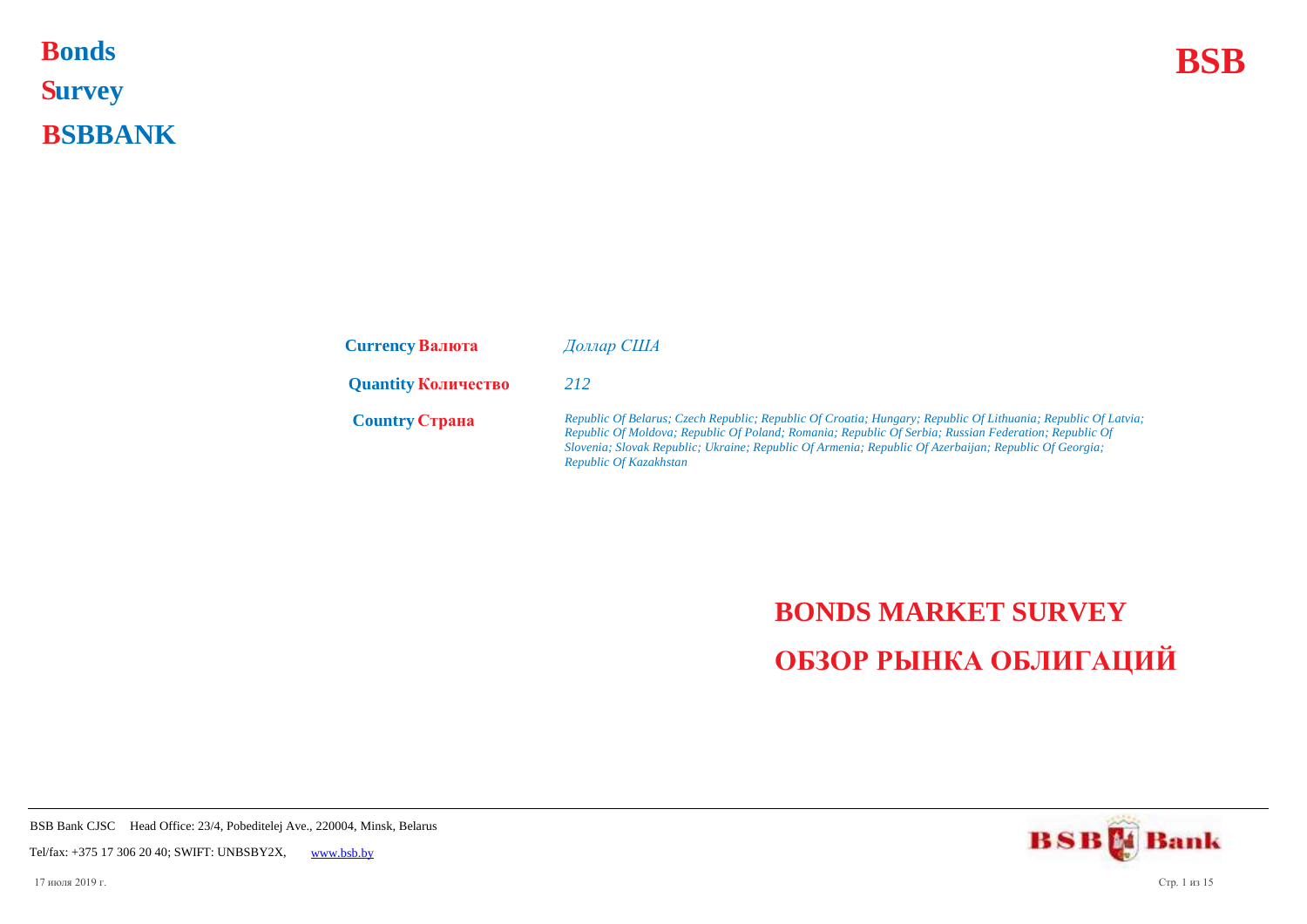| <b>Bottom Performers 10 (%5D)</b>           |                           |                        |                     |                 |                 |                    |            |        |                |          |         |         |
|---------------------------------------------|---------------------------|------------------------|---------------------|-----------------|-----------------|--------------------|------------|--------|----------------|----------|---------|---------|
| <b>Ticker</b>                               | Country                   | <b>Ind Sector</b>      | <b>ISIN</b>         | Maturity        | Cpn             | <b>Mid Mod Dur</b> | <b>Bid</b> | Ask    | <b>Bid Yld</b> | Ask Yld  | %1D     | %5D     |
| NOSTRUM OIL & GA (NOGLN 8 07/25/22)         | Republic Of Kazakhstan    | Energy                 | <b>USN64884AB02</b> | 25.07.2022      | 8               | 2,18               | 59,51      | 61,60  | 29,04          | 27,55    | 0,63    | 2,79    |
| UKRAINE GOVT (UKRAIN 0 05/31/40)            | Ukraine                   | Government             | XS1303929894        | 31.05.2040      | $\vert 0 \vert$ |                    | 72,01      | 73,04  |                |          | 0,51    | 2,69    |
| NOSTRUM OIL & GA (NOGLN 7 02/16/25)         | Republic Of Kazakhstan    | Energy                 | USN64884AD67        | 16.02.2025      | $7\overline{ }$ | 3,81               | 58,48      | 59,16  | 19,55          | 19,26    | 0,18    | 2,03    |
| <b>UKRAINE GOVT (UKRAIN 7 3/8 09/25/32)</b> | Ukraine                   | Government             | XS1577952952        | 25.09.2032      | 7,375           | 7,82               | 98,01      | 98,66  |                |          | 0,07    | 1,82    |
| <b>UKRAINE GOVT (UKRAIN 7 3/4 09/01/27)</b> | Ukraine                   | Government             | XS1303927179        | 01.09.2027      | 7,75            | 5,81               | 102,17     | 102,79 | 7,39           | 7,29     | 0,12    | 1,68    |
| UKRAINE GOVT (UKRAIN 7 3/4 09/01/24)        | Ukraine                   | Government             | XS1303925041        | 01.09.2024      | 7,75            | 4,09               | 104,48     | 105,15 | 6,70           | 6,55     | 0,14    | 1,64    |
| <b>UKRAINE GOVT (UKRAIN 7 3/4 09/01/26)</b> | Ukraine                   | Government             | XS1303926528        | 01.09.2026      | 7,75            | 5,28               | 102,75     | 103,25 | 7,25           | 7,16     | 0,24    | 1,60    |
| UKRAINE GOVT (UKRAIN 9 3/4 11/01/28)        | Ukraine                   | Government             | XS1902171757        | 01.11.2028      | 9,75            | 6,14               | 112,30     | 112,92 | 7,86           | 7,77     | 0,11    | 1,58    |
| VNESHECONOMBANK (VEBBNK 6.8 11/22/25)       | <b>Russian Federation</b> | Financial              | XS0559915961        | 22.11.2025      | 6,8             | 5,17               | 112,60     | 113,56 | 4,49           | 4,33     | 0,00    | 1,38    |
| VNESHECONOMBANK (VEBBNK 5.942 11/21/23)     | <b>Russian Federation</b> | Financial              | XS0993162683        | 21.11.2023      | 5,942           | 3,80               | 107,55     | 108,25 | 4,03           | 3,86     | $-0.02$ | 1,31    |
| <b>Bottom Performers 10 (%5D)</b>           |                           |                        |                     |                 |                 |                    |            |        |                |          |         |         |
| <b>Ticker</b>                               | Country                   | <b>Ind Sector</b>      | <b>ISIN</b>         | <b>Maturity</b> | Cpn             | <b>Mid Mod Dur</b> | <b>Bid</b> | Ask    | <b>Bid Yld</b> | Ask Yld  | %1D     | %5D     |
| INTERNATIONAL BA (IBAZAZ 3 1/2 09/01/24)    | Republic Of Azerbaijan    | Financial              | XS1678463784        | 01.09.2024      | 3,5             | 4,44               |            |        |                |          |         |         |
| ABIGROVE (CHMFRU 0 1/2 04/29/21)            | <b>Russian Federation</b> |                        |                     |                 |                 |                    | 82,50      | 84,33  | 7,70           | 7,22     | $-1,00$ | $-1,92$ |
|                                             |                           | <b>Basic Materials</b> | XS1403868398        | 29.04.2021      | 0,5             | 2,12               | 189,78     | 190,98 | $-32,64$       | $-32,94$ | $-0,86$ | $-1,76$ |
| CREDIT BANK OF M (CRBKMO 7 1/2 10/05/27)    | <b>Russian Federation</b> | Financial              | XS1589106910        | 05.10.2027      | 7,5             | 2,67               | 88,54      | 89,53  | 11,89          | 11,48    | $-0,06$ | $-1,43$ |
| ABIGROVE (CHMFRU 0 02/16/22)                | <b>Russian Federation</b> | <b>Basic Materials</b> | XS1566998297        | 16.02.2022      | $\vert 0 \vert$ | 2,78               | 121,68     | 122,22 | $-7,34$        | $-7,50$  | $-0.41$ | $-1,09$ |
| UKRAINE RAIL (RAILUA 8 1/4 07/09/24)        | Ukraine                   | Industrial             | XS1843433472        | 09.07.2024      | 8,25            | 4,01               | 100,19     | 100,44 | 8,20           | 8,14     | $-0,81$ | $-0,68$ |
| CEZ AS (CEZCP 5 5/8 04/03/42)               | Czech Republic            | Utilities              | XS0764314695        | 03.04.2042      | 5,625           | 13,26              | 114,04     | 115,70 | 4,62           | 4,51     | $-0,07$ | $-0,44$ |
| KAZMUNAYGAS NAT (KZOKZ 4.4 04/30/23)        | Republic Of Kazakhstan    | Energy                 | XS0925015074        | 30.04.2023      | 4,4             | 3,45               | 104,59     | 105,05 | 3,10           | 2,98     | $-0,13$ | $-0,34$ |
| CROATIA (CROATI 5 1/2 04/04/23)             | Republic Of Croatia       | Government             | XS0908769887        | 04.04.2023      | 5,5             | 3,33               | 109,98     | 110,41 | 2,65           | 2,54     | 0,05    | $-0,27$ |

ARDSHININVESTBK (ARBANK 12 07/29/20) Republic Of Armenia Financial Financial XS1117287638 29.07.2020 12 0,49 103,30 104,49 5,50 3,29 0,00 -0,23

BSB Bank CJSC Head Office: 23/4, Pobeditelej Ave., 220004, Minsk, Belarus



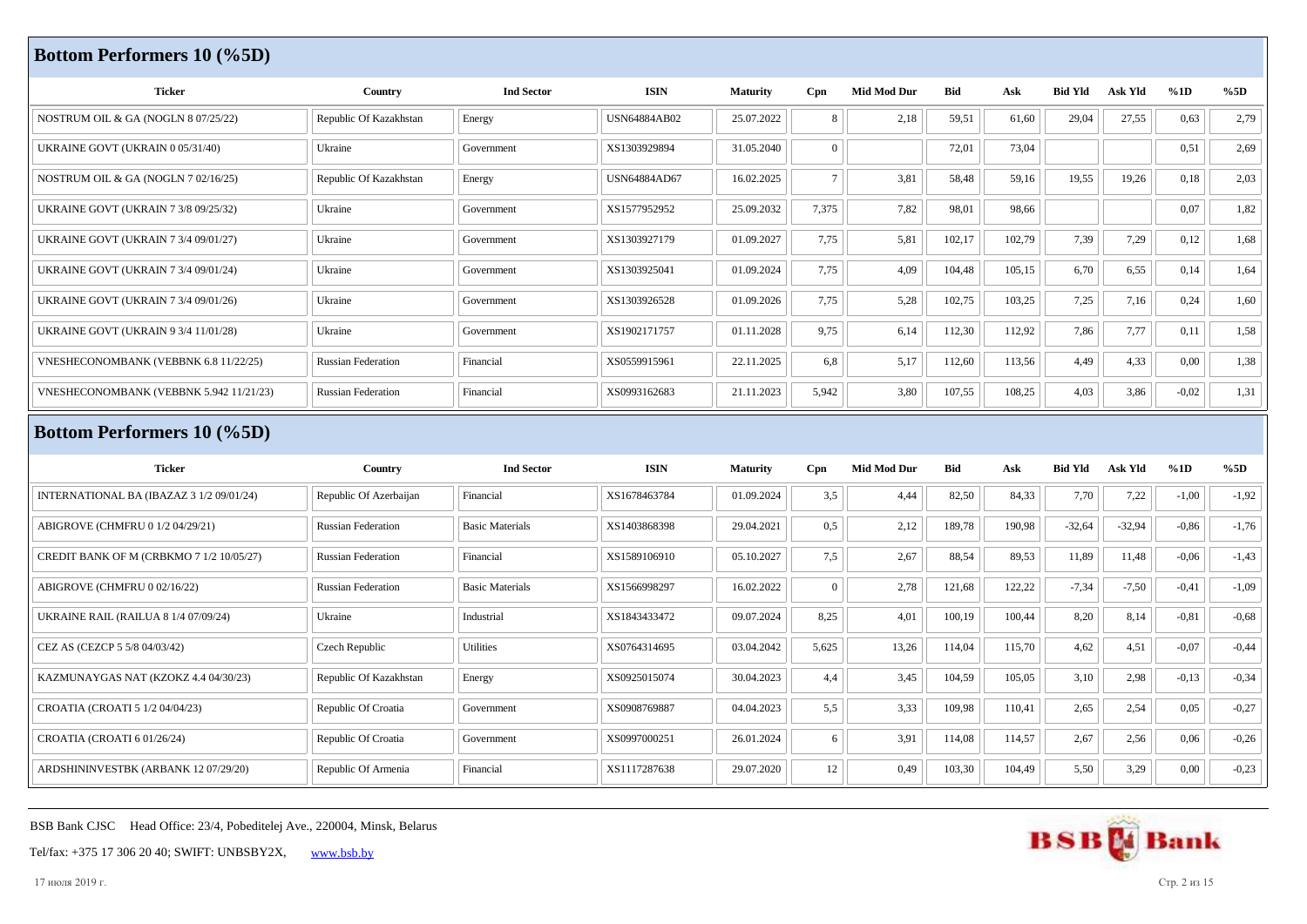| <b>Ticker</b>                                      | <b>Ind Sector</b> | <b>ISIN</b>  | <b>Maturity</b> | Cpn            | Mid<br>Mod<br>Dur  | <b>Bid</b> | Ask    | <b>Bid</b><br>Yld | Ask<br>Yld | %5D     | %3M     | %1YR    | Amt Out           | SP | Moody's Fitch |            | Cpn<br>Freq    | Bloomberg Cpn Typ BB Rsk<br>Mid Z<br><b>Spread</b> |              | <b>Issr Dflt</b> | <b>Min Piece</b> |
|----------------------------------------------------|-------------------|--------------|-----------------|----------------|--------------------|------------|--------|-------------------|------------|---------|---------|---------|-------------------|----|---------------|------------|----------------|----------------------------------------------------|--------------|------------------|------------------|
| <b>Czech Republic</b>                              |                   |              |                 |                |                    |            |        |                   |            |         |         |         |                   |    |               |            |                |                                                    |              |                  |                  |
| CEZ AS (CEZCP 4 1/4<br>04/03/22                    | Utilities         | XS0764313614 | 03.04.2022      | 4,25           | 2,52               | 103,60     | 103,88 | 2,86              | 2,75       | $-0.06$ | 1,33    | 1,74    | 288 594 000 A-    |    | Baa1          | A-u        | $\overline{c}$ | 94                                                 | <b>FIXED</b> | IG1              | 200 000          |
| CPI PROPERTY GRO<br>(CPIPGR 4 3/4 03/08/23)        | Financial         | XS1955030280 | 08.03.2023      | 4,75           | 3,28               | 104,51     | 104,89 | 3,42              | 3,31       | 0,33    |         |         | 350 000 000 BBB   |    | Baa2          |            | $\overline{2}$ | 151                                                | <b>FIXED</b> | IG10             | 200 000          |
| CEZ AS (CEZCP 5 5/8<br>04/03/42                    | Utilities         | XS0764314695 | 03.04.2042      |                | 5,625 13,26 114,04 |            | 115,70 | 4,62              | 4,51       | $-0,44$ | 5,48    | 4,31    | 300 000 000 A-    |    | Baa1          | A-u        | $\overline{c}$ | 235                                                | <b>FIXED</b> | IG1              | 200 000          |
| <b>Hungary</b>                                     |                   |              |                 |                |                    |            |        |                   |            |         |         |         |                   |    |               |            |                |                                                    |              |                  |                  |
| MOL GROUP FIN SA<br>(MOLHB 6 1/4 09/26/19)         | Energy            | XS0834435702 | 26.09.2019      | 6,25           | 0,19               | 100,59     | 100,71 | 2,99              | 2,39       | $-0.03$ | $-0,76$ | $-2,61$ | 500 000 000 BBB-  |    | Baa3u         | BBB-       | 2              | 32                                                 | <b>FIXED</b> | IG3              | 200 000          |
| <b>MAGYAR EXPORT-IM</b><br>(MAEXIM 4 01/30/20)     | Government        | XS1115429372 | 30.01.2020      | $\overline{4}$ | 0.51               | 100,61     | 100,74 | 2,83              | 2,58       | $-0.03$ | 0,04    | 0,26    | 500 000 000 BBB   |    |               | <b>BBB</b> | $\overline{c}$ |                                                    | <b>FIXED</b> | HY3              | 200 000          |
| <b>HUNGARIAN DEVEL</b><br>(MAGYAR 6 1/4 10/21/20)  | Financial         | XS0954674312 | 21.10.2020      | 6,25           | 1,20               | 104,44     | 104,83 | 2,63              | 2,32       | $-0,07$ | 0,00    | $-0,77$ | 750 000 000       |    | Baa3          | <b>BBB</b> | $\overline{2}$ | 48                                                 | <b>FIXED</b> | HY3              | 200 000          |
| <b>Republic Of Armenia</b>                         |                   |              |                 |                |                    |            |        |                   |            |         |         |         |                   |    |               |            |                |                                                    |              |                  |                  |
| <b>ARDSHININVESTBK</b><br>(ARBANK 12 07/29/20)     | Financial         | XS1117287638 | 29.07.2020      | 12             | 0,49               | 103,30     | 104,49 | 5,50              | 3,29       | $-0,23$ | 0,38    | $-2,90$ | 75 000 000        |    | B1            | $B+$       | $\overline{c}$ |                                                    | <b>FIXED</b> |                  | 200 000          |
| ARMENIA (ARMEN 6<br>09/30/20                       | Government        | XS0974642273 | 30.09.2020      |                | $6 \quad 1,14$     | 102,77     | 103,60 | 3,61              | 2,92       | 0,06    | 0,45    | $-0,12$ | 500 072 000       |    | B1            | $B+$       | $\overline{c}$ | 125                                                | <b>FIXED</b> |                  | 200 000          |
| <b>ARMENIA (ARMEN 7.15</b><br>03/26/25             | Government        | XS1207654853 | 26.03.2025      | 7,15           | 4,66               | 115,14     | 116,13 | 4,13              | 3,95       | $-0,06$ | 3,70    | 7,17    | 500 000 000       |    | B1            | $B+$       | $\overline{c}$ | 217                                                | <b>FIXED</b> |                  | 200 000          |
| <b>Republic Of Azerbaijan</b>                      |                   |              |                 |                |                    |            |        |                   |            |         |         |         |                   |    |               |            |                |                                                    |              |                  |                  |
| <b>REPUBLIC OF AZER</b><br>(AZERBJ 2.82 09/01/19)  | Government        | XS1678621282 | 01.09.2019      | 2,82           | 0,12               | 99,90      | 99,97  | 3,65              | 3,03       | 0,05    | 0,35    | 0.85    | 173 524 000       |    | Ba2u          | $BB+$      | $\overline{2}$ |                                                    | <b>FIXED</b> | IG10             | 150 000          |
| REPUBLIC OF AZER<br>(AZERBJ 2.82 09/01/20)         | Government        | XS1678621522 | 01.09.2020      | 2,82           | 1,08               | 99.11      | 99,59  | 3,64              | 3,20       | 0,13    | 1,09    | 1,92    | 173 524 000       |    | Ba2u          | $BB+$      | $\overline{c}$ |                                                    | <b>FIXED</b> | IG10             | 150 000          |
| REPUBLIC OF AZER<br>(AZERBJ 2.82 09/01/21)         | Government        | XS1678622090 | 01.09.2021      | 2,82           | 2,01               | 98,42      | 99,29  | 3,60              | 3,17       | 0,17    | 1,72    | 3,08    | 173 524 000       |    | Ba2u          | $BB+$      | $\overline{2}$ |                                                    | <b>FIXED</b> | IG10             | 150 000          |
| STATE OIL CO AZE (SOIAZ<br>4 3/4 03/13/23)         | Energy            | XS0903465127 | 13.03.2023      |                | 4,75 3,29          |            |        |                   |            |         |         |         | 1 000 000 000 BB- |    | Ba2           | $BB+$      | 2              |                                                    | <b>FIXED</b> | IG10             | 200 000          |
| <b>REPUBLIC OF AZER</b><br>(AZERBJ 4 3/4 03/18/24) | Government        | XS1044540547 | 18.03.2024      | 4,75           | 4,12               | 105,28     | 105,86 | 3,51              | 3,38       | $-0.05$ | 2,48    | 5,25    | 1 250 000 000     |    | Ba2u          | $BB+$      | $\overline{2}$ | 160                                                | <b>FIXED</b> | IG10             | 200 000          |



Tel/fax: +375 17 306 20 40; SWIFT: UNBSBY2X, [www.bsb.by](https://www.bsb.by/)

17 июля 2019 г. Стр. 3 из 15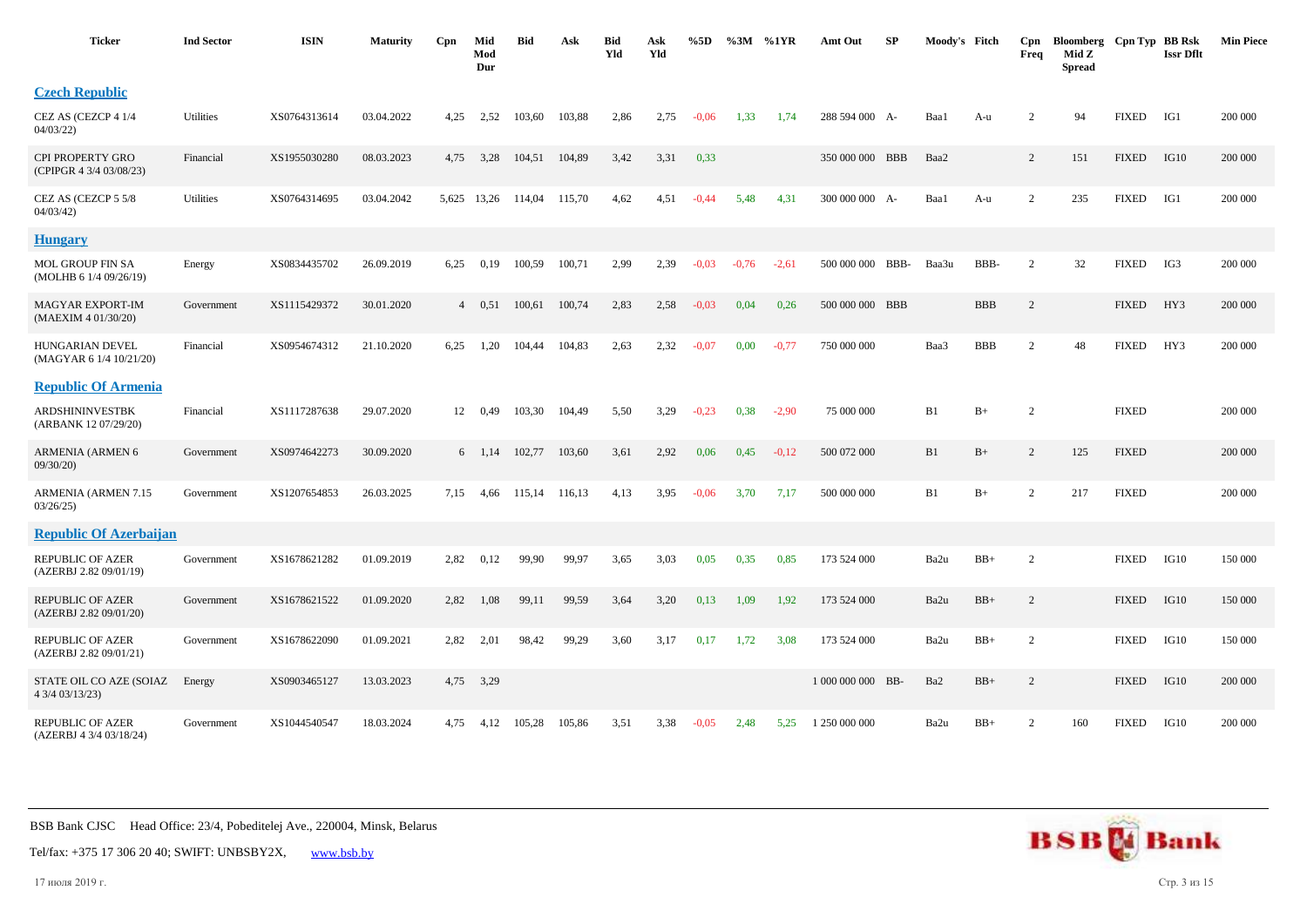| <b>Ticker</b>                                        | <b>Ind Sector</b>     | <b>ISIN</b>  | <b>Maturity</b> | Cpn   | Mid<br>Mod<br>Dur | <b>Bid</b> | Ask    | <b>Bid</b><br>Yld | Ask<br>Yld | %5D     | %3M %1YR |         | Amt Out            | SP   | Moody's Fitch   |              | Cpn<br>Freq    | Bloomberg Cpn Typ BB Rsk<br>Mid Z<br><b>Spread</b> |               | <b>Issr Dflt</b> | <b>Min Piece</b> |
|------------------------------------------------------|-----------------------|--------------|-----------------|-------|-------------------|------------|--------|-------------------|------------|---------|----------|---------|--------------------|------|-----------------|--------------|----------------|----------------------------------------------------|---------------|------------------|------------------|
| <b>INTERNATIONAL BA</b><br>(IBAZAZ 3 1/2 09/01/24)   | Financial             | XS1678463784 | 01.09.2024      | 3.5   | 4.44              | 82,50      | 84,33  | 7.70              | 7,22       | $-1,92$ | $-2,55$  | $-5.47$ | 1 000 000 000      |      |                 | $B-$         | $\overline{c}$ |                                                    | <b>FIXED</b>  |                  | 150 000          |
| STHRN GAS CRIDOR<br>(SGCAZE 6 7/8 03/24/26)          | Energy                | XS1319820897 | 24.03.2026      | 6,875 | 5,37              | 117,52     | 117,82 | 3,87              | 3,82       | 0,36    | 4,82     | 7,67    | 2 000 000 000      |      | Ba2             | $BB+$        | $\overline{2}$ | 194                                                | <b>FIXED</b>  | IG10             | 200 000          |
| <b>REPUBLIC OF AZER</b><br>(AZERBJ 5 1/8 09/01/29)   | Government            | XS1678623064 | 01.09.2029      | 5.125 | 7,15              | 104,94     | 105,88 |                   |            | 0,07    | 4,76     | 8,41    | 310 718 000        |      | Ba2u            | $BB+$        | $\overline{2}$ |                                                    | <b>FIXED</b>  | IG10             | 150 000          |
| STATE OIL CO AZE (SOIAZ<br>6.95 03/18/30)            | Energy                | XS1196496688 | 18.03.2030      | 6,95  | 7,66              |            |        |                   |            |         | 6,02     |         | 750 000 000 BB-    |      | <b>NR</b>       | $BB+$        | $\overline{2}$ |                                                    | <b>FIXED</b>  | IG10             | 200 000          |
| <b>REPUBLIC OF AZER</b><br>(AZERBJ 3 1/2 09/01/32)   | Government            | XS1678623734 | 01.09.2032      | 3,5   | 9,58              | 95,14      | 95,84  |                   |            | 0,15    | 8,68     | 12,12   | 1 076 578 000      |      | Ba2u            | $BB+$        | $\overline{2}$ |                                                    | <b>FIXED</b>  | IG10             | 150 000          |
| <b>Republic Of Belarus</b>                           |                       |              |                 |       |                   |            |        |                   |            |         |          |         |                    |      |                 |              |                |                                                    |               |                  |                  |
| EUROTORG (EUROTG 8 3/4<br>10/30/22                   | Consumer,<br>Cyclical | XS1577952010 | 30.10.2022      | 8,75  | 2,38              | 105.69     | 105,84 | 6,44              | 6,38       | 0,46    | 1.77     | 5.10    | 340 361 000 B-     |      |                 | B            | $\overline{2}$ | 454                                                | <b>FIXED</b>  |                  | 200 000          |
| REP OF BELARUS (BELRUS<br>6 7/8 02/28/23)            | Government            | XS1634369067 | 28.02.2023      | 6,875 | 3,12              | 106,68     | 107,29 | 4,83              | 4,65       | 0,99    | 1,58     | 2,40    | 800 000 000 B      |      | B <sub>3u</sub> | B            | 2              | 290                                                | <b>FIXED</b>  |                  | 200 000          |
| DEVELOPMENT BANK<br>(DBBYRB 6 3/4 05/02/24)          | Financial             | XS1904731129 | 02.05.2024      | 6,75  | 4,02              | 104,13     | 104,71 | 5,75              | 5,61       | 0,11    |          |         | 500 000 000 B      |      |                 | B            | $\overline{2}$ | 383                                                | <b>FIXED</b>  |                  | 200 000          |
| REP OF BELARUS (BELRUS Government<br>7 5/8 06/29/27) |                       | XS1634369224 | 29.06.2027      | 7,625 | 6,04              | 113,09     | 113,98 | 5,56              | 5,43       | 0,49    | 4,80     | 6,31    | 600 000 000 B      |      | B3u             | B            | $\overline{c}$ | 355                                                | <b>FIXED</b>  |                  | 200 000          |
| REP OF BELARUS (BELRUS Government<br>6.202/28/30     |                       | XS1760804184 | 28.02.2030      | 6,2   | 7,64              | 105,99     | 106,88 | 5,45              | 5,34       | 0,42    | 7,16     | 10,03   | 600 000 000 B      |      | B3u             | $\, {\bf B}$ | $\overline{2}$ | 336                                                | ${\rm FIXED}$ |                  | 200 000          |
| <b>Republic Of Croatia</b>                           |                       |              |                 |       |                   |            |        |                   |            |         |          |         |                    |      |                 |              |                |                                                    |               |                  |                  |
| CROATIA (CROATI 63/4<br>11/05/19                     | Government            | XS0464257152 | 05.11.2019      | 6,75  | 0,29              | 101,03     | 101,34 | 3,17              | 2,15       | $-0.07$ | $-0.81$  | $-3,16$ | 1 500 000 000      | BBB- | Ba2             | BBB-         | $\overline{2}$ | 33                                                 | <b>FIXED</b>  | IG9              | 100 000          |
| CROATIA (CROATI 65/8<br>07/14/20                     | Government            | XS0525827845 | 14.07.2020      | 6,625 | 0,96              | 103,70     | 104,07 | 2,79              | 2,42       | 0,01    | $-0,22$  | $-1,91$ | 1 250 000 000      | BBB- | Ba2             | BBB-         | 2              | 55                                                 | <b>FIXED</b>  | IG9              | 100 000          |
| CROATIA (CROATI 6 3/8<br>03/24/21                    | Government            | XS0607904264 | 24.03.2021      | 6,375 | 1,57              | 105,93     | 106,28 | 2,74              | 2,53       | $-0.05$ | 0,26     | $-0.88$ | 1 500 000 000 BBB- |      | Ba2             | BBB-         | $\overline{2}$ | 71                                                 | <b>FIXED</b>  | IG9              | 200 000          |
| HRVATSKA ELEKTRO<br>(HRELEC 5 7/8 10/23/22)          | Utilities             | XS1309493630 | 23.10.2022      | 5,875 | 2,95              | 108,63     | 108,92 | 3,07              | 2,98       | $-0,22$ | 1,28     | 3,68    | 550 000 000 BB+    |      | Ba2             |              | $\overline{c}$ | 117                                                | <b>FIXED</b>  | HY1              | 200 000          |
| <b>CROATIA (CROATI 5 1/2</b><br>04/04/23             | Government            | XS0908769887 | 04.04.2023      | 5,5   | 3,33              | 109,98     | 110,41 | 2,65              | 2,54       | $-0,27$ | 2,11     | 3,18    | 1 500 000 000 BBB- |      | Ba2             | BBB-         | $\overline{2}$ | 76                                                 | <b>FIXED</b>  | IG9              | 200 000          |
| CROATIA (CROATI 6<br>01/26/24                        | Government            | XS0997000251 | 26.01.2024      |       | 6 3.91            | 114.08     | 114,57 | 2.67              | 2,56       | $-0,26$ | 2.46     | 4.40    | 1750 000 000 BBB-  |      | Ba2             | BBB-         | 2              | 77                                                 | <b>FIXED</b>  | IG9              | 200 000          |

Tel/fax: +375 17 306 20 40; SWIFT: UNBSBY2X, [www.bsb.by](https://www.bsb.by/)

17 июля 2019 г. Стр. 4 из 15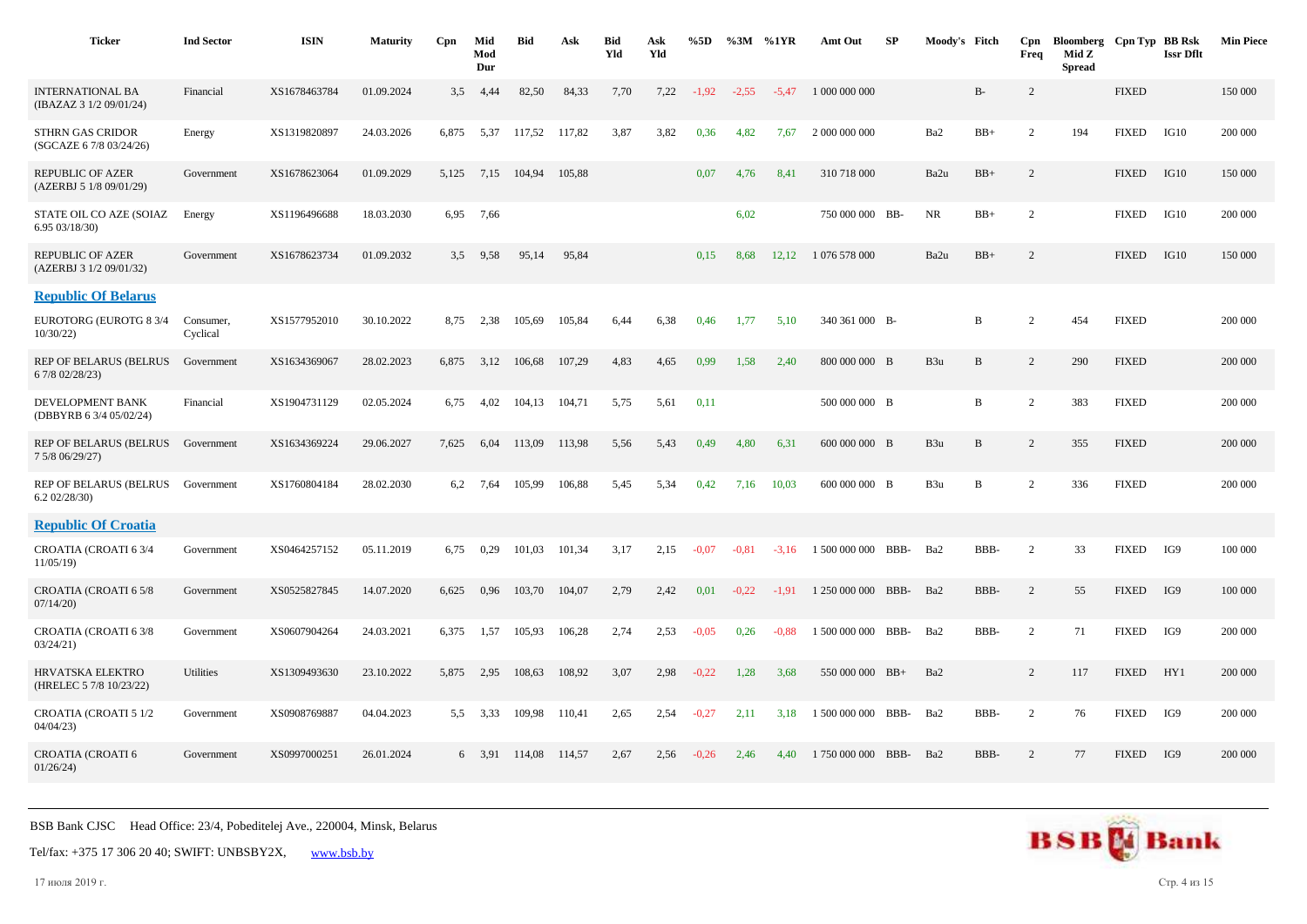| <b>Ticker</b>                                     | <b>Ind Sector</b> | <b>ISIN</b>         | <b>Maturity</b> | Cpn    | Mid<br>Mod<br>Dur | <b>Bid</b> | Ask    | <b>Bid</b><br>Yld | Ask<br>Yld | %5D     | %3M     | %1YR     | Amt Out             | SP    | Moody's Fitch  |           | Cpn<br>Freq    | Bloomberg<br>Mid Z<br><b>Spread</b> | Cpn Typ BB Rsk   | <b>Issr Dflt</b> | <b>Min Piece</b> |
|---------------------------------------------------|-------------------|---------------------|-----------------|--------|-------------------|------------|--------|-------------------|------------|---------|---------|----------|---------------------|-------|----------------|-----------|----------------|-------------------------------------|------------------|------------------|------------------|
| <b>Republic Of Georgia</b>                        |                   |                     |                 |        |                   |            |        |                   |            |         |         |          |                     |       |                |           |                |                                     |                  |                  |                  |
| <b>BANK OF GEORGIA</b><br>(GEBGG 11 1/8 PERP)     | Financial         | XS1970667769        |                 | 11.125 | 3,66              | 103,38     | 104,70 | 10,20             | 9,87       | 0,08    | 1,03    |          | 100 000 000         |       |                | $B-$      | 2              | 818                                 | VARIAB HY1<br>LE |                  | 200 000          |
| TBC BANK JSC (TBCBGE<br>10.775 PERP)              | Financial         | XS1843433126        |                 | 10,775 | 3,92              | 101,12     | 102,11 | 10,46             | 10,21      | 0,56    |         |          | 125 000 000         |       |                | $B-$      | 2              | 847                                 | VARIAB IG6<br>LE |                  | 200 000          |
| GEORGIA REP OF (GEORG<br>6 7/8 04/12/21)          | Government        | XS0617134092        | 12.04.2021      | 6,875  | 1,61              | 105,38     | 106,07 | 3,63              | 3,23       | 0,00    | $-0,21$ | $-1,05$  | 500 000 000 BB-     |       | Ba2            | BB        | 2              | 151                                 | <b>FIXED</b>     |                  | 200 000          |
| GEORGIAN OIL (GEOROG 6<br>$3/4$ 04/26/21)         | Energy            | XS1319820384        | 26.04.2021      | 6,75   | 1,64              | 104,73     | 104,85 | 3,95              | 3,88       | 0,14    | 1,19    | 3,56     | $250000000$ B+      |       |                | BB        | 2              | 200                                 | <b>FIXED</b>     | IG7              | 200 000          |
| <b>GEORGIAN RAILWAY</b><br>(GRAIL 7 3/4 07/11/22) | Industrial        | XS0800346362        | 11.07.2022      | 7,75   | 2,67              | 109,54     | 109,93 | 4,30              | 4,17       | 0,00    | 2,04    | 3,65     | $500000000B+$       |       |                | BB-       | 2              | 237                                 | <b>FIXED</b>     |                  | 200 000          |
| <b>BANK OF GEORGIA</b><br>(GEBGG 6 07/26/23)      | Financial         | XS1405775880        | 26.07.2023      |        | $6\quad 3,44$     | 100,91     | 101,28 | 5,74              | 5,64       | $-0.18$ | $-0.97$ | 1,19     | 350 000 000         |       | Ba2            | BB-       | 2              | 384                                 | <b>FIXED</b>     | HY1              | 200 000          |
| JSC GEORGIA CAP<br>(GEOCAP 6 1/8 03/09/24)        | Financial         | XS1778929478        | 09.03.2024      | 6,125  | 3,86              | 94,63      | 95,16  | 7,51              | 7,37       | 0,05    | 0,41    | 0,58     | $300\ 000\ 000$ B+  |       | B2             |           | 2              | 558                                 | <b>FIXED</b>     | IG7              | 200 000          |
| SILKNET JSC (SILNET 11<br>04/02/24                | Communications    | XS1843443430        | 02.04.2024      |        | 11 3,55           | 106,33     | 106,73 | 9,30              | 9,20       | $-0.02$ |         |          | 200 000 000         |       | B1             | $B+$      | 2              | 739                                 | <b>FIXED</b>     | HY <sub>6</sub>  | 200 000          |
| TBC BANK JSC (TBCBGE 5<br>$3/4$ 06/19/24)         | Financial         | XS1843434363        | 19.06.2024      | 5,75   | 4,21              | 99,02      | 99,38  | 5,98              | 5,89       | 0,06    |         |          | 300 000 000         |       | Ba2            | BB-       | $\overline{2}$ | 408                                 | <b>FIXED</b>     | IG6              | 200 000          |
| <b>Republic Of Kazakhstan</b>                     |                   |                     |                 |        |                   |            |        |                   |            |         |         |          |                     |       |                |           |                |                                     |                  |                  |                  |
| KAZAKH DEVELOPME<br>(DBKAZ 6 1/2 06/03/20)        | Financial         | XS0220743776        | 03.06.2020      | 6,5    | 0,84              | 102,84     | 103,45 | 3,17              | 2,48       | 0,03    | $-0,60$ | $-1,44$  | 100 000 000 BB+     |       | Baa3           | BBB-      | 2              | 73                                  | <b>FIXED</b>     | IG5              | 1 0 0 0          |
| HALYK SAVINGS BK<br>(HSBKKZ 7 1/4 01/28/21)       | Financial         | XS0583796973        | 28.01.2021      | 7,25   | 1,40              | 105,06     | 105,37 | 3,80              | 3,60       | $-0,16$ | 0,03    | $-1,85$  | 500 000 000 BB      |       | Ba3            | BB        | 2              | 176                                 | <b>FIXED</b>     | IG3              | 200 000          |
| KAZMUNAYGAS NAT<br>(KZOKZ 3 7/8 04/19/22)         | Energy            | XS1595713279        | 19.04.2022      | 3,875  | 2,58              | 102,22     | 102,62 | 3,03              | 2,88       | $-0,19$ | 1,37    | 3,20     | 500 000 000 BB      |       | Baa3           | BBB-      | 2              | 109                                 | <b>FIXED</b>     | IG3              | 200 000          |
| EASTCOMTRANS (EASTCM<br>8 04/22/22)               | Industrial        | XS0918292151        | 22.04.2022      |        | 8 1,96            | 95,16      | 96,85  | 10,46             | 9,58       | 0,02    | 1,96    | 1,75     | 32 027 000          |       | B <sub>3</sub> | <b>WD</b> | 2              |                                     | <b>FIXED</b>     | IG10             | 200 000          |
| <b>FORTEBANK (ALLIBK 14</b><br>06/30/22           | Financial         | <b>USY2497PAD51</b> | 30.06.2022      | 14     | 2,46              | 117,49     | 121,02 | 7,29              | 6,10       | 0,78    | 1,39    | 1,27     | 63 147 384 B+       |       |                | <b>NR</b> | 2              |                                     | <b>FIXED</b>     |                  | 1 0 0 0          |
| NOSTRUM OIL & GA<br>(NOGLN 8 07/25/22)            | Energy            | <b>USN64884AB02</b> | 25.07.2022      |        | $8\quad 2,18$     | 59,51      | 61,60  | 29,04             | 27,55      | 2,79    | $-9,64$ | $-35,04$ | 725 000 000 CCC+ B3 |       |                |           | 2              | 2 6 4 3                             | <b>FIXED</b>     | HY5              | 200 000          |
| <b>KAZAKH DEVELOPME</b><br>(DBKAZ 4 1/8 12/10/22) | Financial         | XS0860582435        | 10.12.2022      | 4,125  | 3,14              | 102,02     | 102,48 | 3,49              | 3,34       | 0,23    | 1,92    | 3,38     | 1 264 004 000       | $BB+$ | Baa3           | BBB-      | 2              | 157                                 | <b>FIXED</b>     | IG5              | 200 000          |

Tel/fax: +375 17 306 20 40; SWIFT: UNBSBY2X, [www.bsb.by](https://www.bsb.by/)

17 июля 2019 г. Стр. 5 из 15

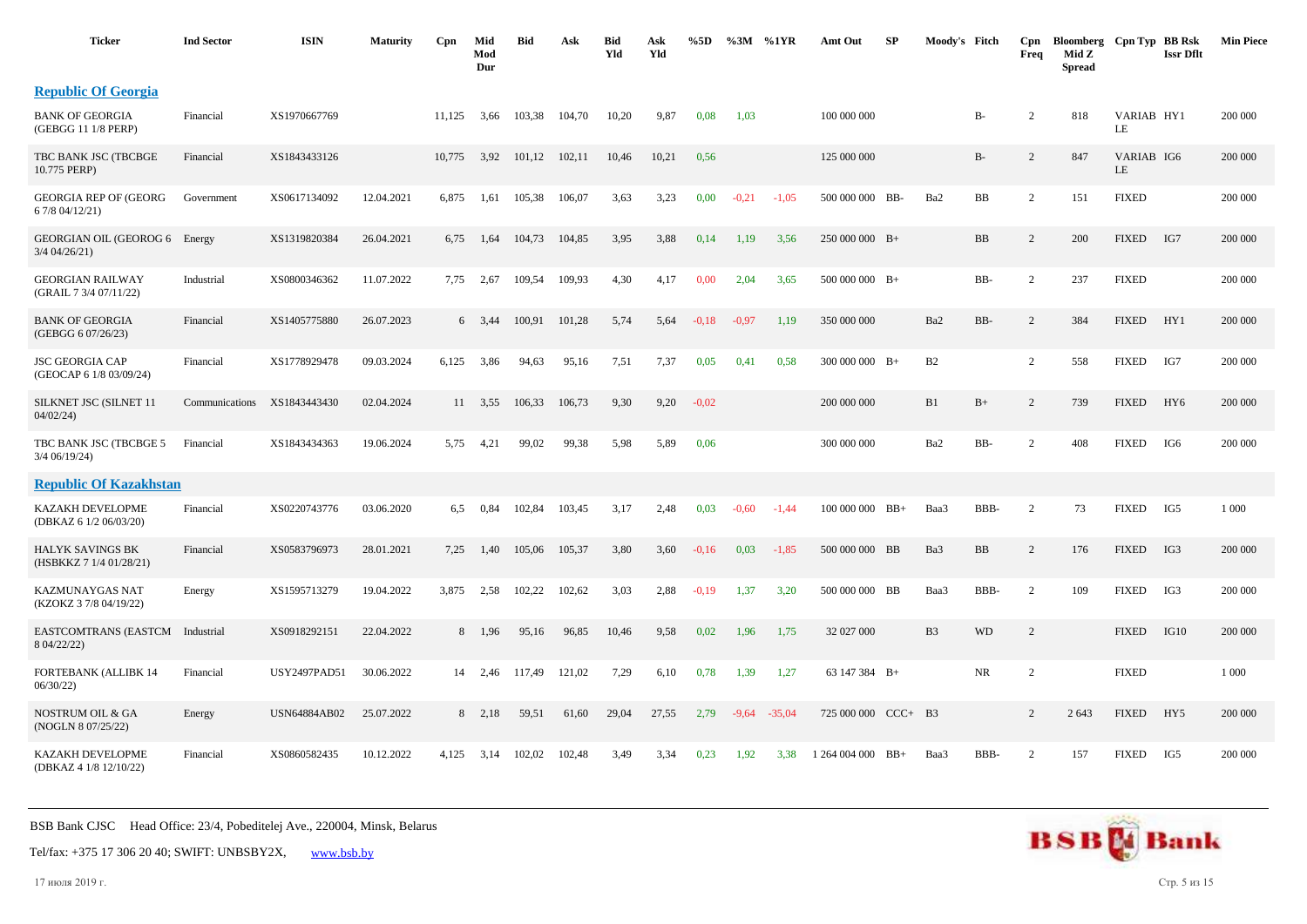| <b>Ticker</b>                                     | <b>Ind Sector</b> | <b>ISIN</b>         | <b>Maturity</b> | Cpn            | Mid<br>Mod<br>Dur | <b>Bid</b> | Ask    | <b>Bid</b><br>Yld | Ask<br>Yld | %5D     | %3M     | %1YR     | Amt Out             | <b>SP</b> | Moody's Fitch |             | Cpn<br>Freq    | Bloomberg Cpn Typ BB Rsk<br>Mid Z<br><b>Spread</b> |              | <b>Issr Dflt</b> | <b>Min Piece</b> |
|---------------------------------------------------|-------------------|---------------------|-----------------|----------------|-------------------|------------|--------|-------------------|------------|---------|---------|----------|---------------------|-----------|---------------|-------------|----------------|----------------------------------------------------|--------------|------------------|------------------|
| <b>KAZKOMMERTSBANK</b><br>(HSBKKZ 5 1/2 12/21/22) | Financial         | XS0867478124        | 21.12.2022      | 5,5            | 0,07              | 100,04     | 100.33 | 4,93              | 1,10       | 0,00    | $-0.22$ | 0,36     | 548 012 457 BB      |           |               | BB          | 2              | 64                                                 | <b>FIXED</b> | IG3              | 1                |
| KAZMUNAYGAS NAT<br>(KZOKZ 4.4 04/30/23)           | Energy            | XS0925015074        | 30.04.2023      | 4,4            | 3,45              | 104,59     | 105,05 | 3,10              | 2,98       | $-0,34$ | 2,41    | 4,69     | 406 564 000 BB      |           | Baa3          | BBB-        | $\overline{2}$ | 118                                                | <b>FIXED</b> | IG3              | 200 000          |
| KAZAKHSTAN (KAZAKS 3<br>$7/8$ 10/14/24)           | Government        | XS1120709669        | 14.10.2024      | 3,875          |                   |            | 103,96 |                   | 3,05       |         |         |          | 1 500 000 000 BBB-  |           | Baa3          | <b>BBB</b>  | $\overline{c}$ |                                                    | <b>FIXED</b> | HY <sub>6</sub>  | 200 000          |
| <b>ALLIANCE BANK (ALLIBK</b><br>11 3/4 12/15/24)  | Financial         | XS1153772725        | 15.12.2024      | 11,75          | 0,39              | 110,31     | 110,60 | 3,83              | 3,17       | 0,66    | $-0,25$ | $-1,71$  | 162 641 875 B+      |           |               | $\mathbf B$ | $\overline{2}$ | 289                                                | <b>FIXED</b> |                  |                  |
| <b>NOSTRUM OIL &amp; GA</b><br>(NOGLN 7 02/16/25) | Energy            | <b>USN64884AD67</b> | 16.02.2025      |                | 7 3.81            | 58,48      | 59,16  | 19.55             | 19,26      | 2.03    | $-7.30$ | $-30.36$ | 400 000 000 CCC+ B3 |           |               |             | 2              | 1752                                               | <b>FIXED</b> | HY5              | 200 000          |
| KAZMUNAYGAS NAT<br>(KZOKZ 4 3/4 04/24/25)         | Energy            | XS1807299174        | 24.04.2025      | 4,75           | 5,00              | 107,45     | 107,93 | 3,32              | 3,23       | 0,01    | 4,21    | 5,75     | 500 000 000         |           | Baa3          | BBB-        | 2              | 139                                                | <b>FIXED</b> | IG3              | 200 000          |
| KAZAKHSTAN (KAZAKS 5<br>$1/8$ 07/21/25)           | Government        | XS1263054519        | 21.07.2025      | 5,125          |                   |            |        |                   |            |         |         |          | 2 500 000 000 BBB-  |           | Baa3          | <b>BBB</b>  | $\overline{c}$ |                                                    | <b>FIXED</b> | HY <sub>6</sub>  | 200 000          |
| <b>TENGIZCH FIN INT</b><br>(TENGIZ 4 08/15/26)    | Energy            | USG87602AA90        | 15.08.2026      | $\overline{4}$ | 5,84              | 102,04     | 102,44 | 3,66              | 3,59       | 0,01    | 3,48    | 7,24     | 1 000 000 000 BBB   |           | Baa2          |             | $\overline{2}$ | 171                                                | <b>FIXED</b> |                  | 200 000          |
| KAZMUNAYGAS NAT<br>(KZOKZ 4 3/4 04/19/27)         | Energy            | XS1595713782        | 19.04.2027      | 4,75           | 6,44              | 107,53     | 107,98 | 3,63              | 3,56       | $-0,16$ | 4,76    | 7,82     | 1 000 000 000 BB    |           | Baa3          | BBB-        | 2              | 164                                                | <b>FIXED</b> | IG3              | 200 000          |
| KAZTRANSGAS JSC<br>(KZTGKZ 4 3/8 09/26/27)        | Energy            | XS1682544157        | 26.09.2027      | 4,375          | 6,77              | 102,93     | 103,60 | 3,95              | 3,86       | 0,02    | 5,38    | 9,46     | 750 000 000         |           | Baa3          | BBB-        | $\overline{2}$ | 194                                                | <b>FIXED</b> | IG7              | 200 000          |
| <b>KAZAKHSTAN TEMIR</b><br>(KTZKZ 4.85 11/17/27)  | Industrial        | XS1713475132        | 17.11.2027      | 4.85           | 6,82              | 106,61     | 107,21 | 3,91              | 3,83       | $-0,13$ | 3,51    | 8,56     | 780 000 000         |           | Baa3          | BBB-        | $\overline{c}$ | 190                                                | <b>FIXED</b> | HY5              | 200 000          |
| KAZMUNAYGAS NAT<br>(KZOKZ 5 3/8 04/24/30)         | Energy            | XS1807300105        | 24.04.2030      | 5,375          | 8,20              | 111,15     | 111,76 | 4,08              | 4,02       | $-0,15$ | 5,76    | 8,58     | 1 250 000 000       |           | Baa3          | BBB-        | $\overline{2}$ | 200                                                | <b>FIXED</b> | IG3              | 200 000          |
| <b>KAZAKHSTAN TEMIR</b><br>(KTZKZ 6.95 07/10/42)  | Industrial        | XS0799658637        | 10.07.2042      | 6,95           | 12,67             | 126,05     | 126,86 | 5,03              | 4,98       | 0,35    | 8,28    | 13,86    | 1 100 000 000       | BB-       | Baa3          | BBB-        | $\overline{2}$ | 279                                                | <b>FIXED</b> | HY5              | 200 000          |
| KAZAKHSTAN (KAZAKS 4<br>7/8 10/14/44)             | Government        | XS1120709826        | 14.10.2044      | 4,875          |                   |            |        |                   |            |         |         |          | 1 000 000 000       | BBB-      | Baa3          | <b>BBB</b>  | $\overline{c}$ |                                                    | <b>FIXED</b> | HY <sub>6</sub>  | 200 000          |
| KAZAKHSTAN (KAZAKS 6<br>$1/2$ 07/21/45)           | Government        | XS1263139856        | 21.07.2045      |                | 6,5 14,18         | 138,29     | 139,09 | 4,09              | 4,05       | 0,32    | 7,76    | 13,16    | 1 500 000 000       | BBB-      | Baa3          | <b>BBB</b>  | $\overline{c}$ | 185                                                | <b>FIXED</b> | HY <sub>6</sub>  | 200 000          |
| KAZMUNAYGAS NAT<br>(KZOKZ 5 3/4 04/19/47)         | Energy            | XS1595714087        | 19.04.2047      |                | 5,75 14,49        | 113,22     | 114,65 | 4,88              | 4,79       | 0,00    | 9,89    | 16,19    | 1 250 000 000 BB    |           | Baa3          | BBB-        | $\overline{2}$ | 261                                                | <b>FIXED</b> | IG3              | 200 000          |
| KAZMUNAYGAS NAT<br>(KZOKZ 6 3/8 10/24/48)         | Energy            | XS1807299331        | 24.10.2048      |                | 6,375 14,36       | 120,15     | 120,71 | 5,05              | 5,02       | 0,17    | 9,88    | 15,90    | 1 500 000 000       |           | Baa3          | BBB-        | $\overline{c}$ | 281                                                | <b>FIXED</b> | IG3              | 200 000          |



17 июля 2019 г. Стр. 6 из 15

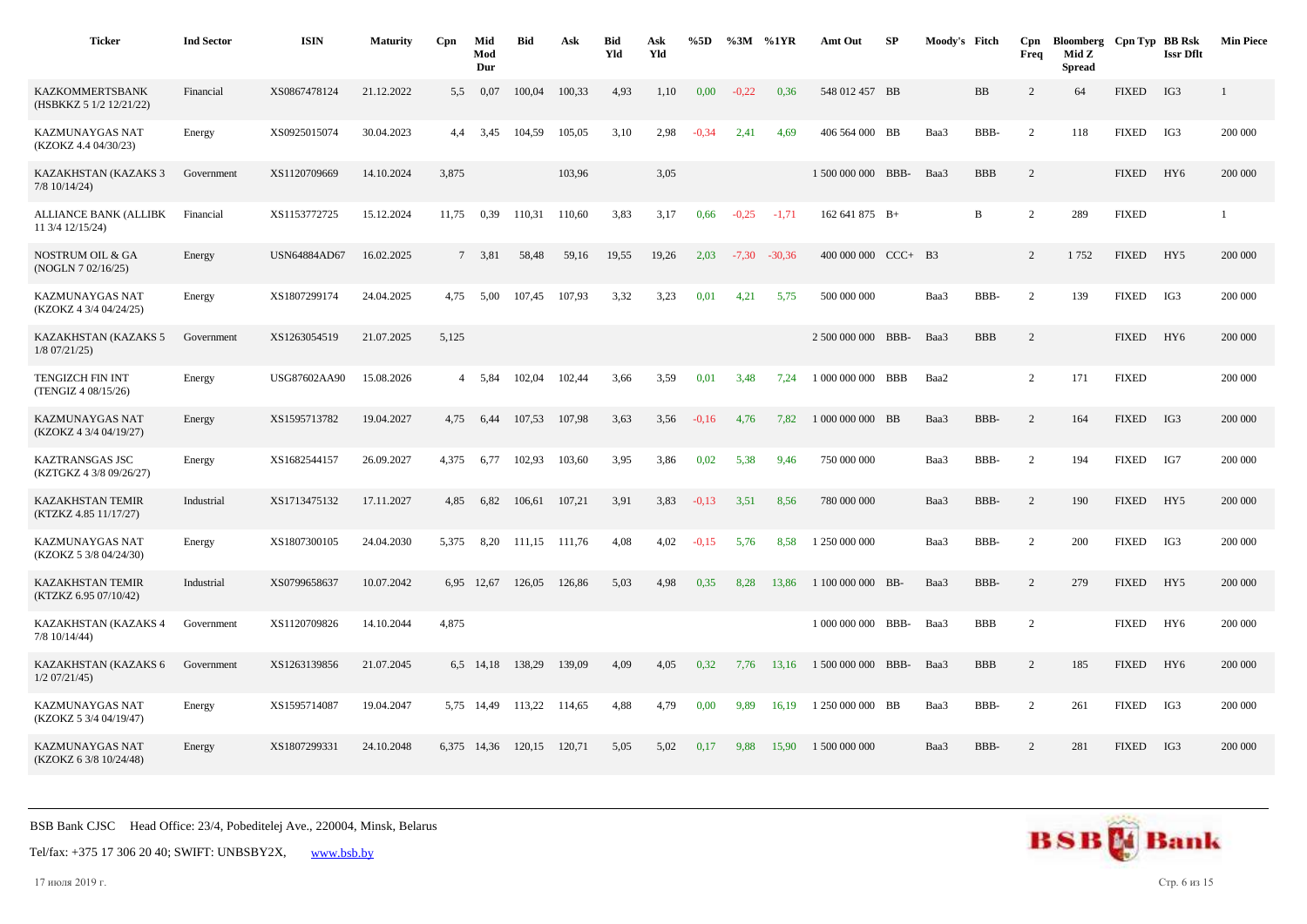| <b>Ticker</b>                                         | <b>Ind Sector</b>          | <b>ISIN</b>  | <b>Maturity</b> | Cpn   | Mid<br>Mod<br>Dur | <b>Bid</b> | Ask    | <b>Bid</b><br>Yld | Ask<br>Yld | %5D     | %3M     | %1YR    | Amt Out           | SP | Moody's Fitch   |              | Cpn<br>Freq    | Bloomberg Cpn Typ BB Rsk<br>Mid Z<br><b>Spread</b> |                  | <b>Issr Dflt</b> | <b>Min Piece</b> |
|-------------------------------------------------------|----------------------------|--------------|-----------------|-------|-------------------|------------|--------|-------------------|------------|---------|---------|---------|-------------------|----|-----------------|--------------|----------------|----------------------------------------------------|------------------|------------------|------------------|
| <b>Republic Of Lithuania</b>                          |                            |              |                 |       |                   |            |        |                   |            |         |         |         |                   |    |                 |              |                |                                                    |                  |                  |                  |
| LITHUANIA (LITHUN 7 3/8<br>02/11/20                   | Government                 | XS0485991417 | 11.02.2020      | 7,375 | 0,54              | 102,58     | 102,97 | 2,71              | 2,03       | $-0.05$ | $-0,77$ | $-3,85$ | 1 800 000 000 A   |    | A <sub>3</sub>  | A-           | $\overline{c}$ | 17                                                 | <b>FIXED</b>     | IG10             | 100 000          |
| LITHUANIA (LITHUN 6 1/8<br>03/09/21                   | Government                 | XS0602546136 | 09.03.2021      | 6,125 | 1,54              | 105,86     | 106,24 | 2,45              | 2,23       | $-0,09$ | 0,25    | $-1,26$ | 1 500 000 000 A   |    | A <sub>3</sub>  | A-           | $\overline{2}$ | 41                                                 | <b>FIXED</b>     | IG10             | 100 000          |
| LITHUANIA (LITHUN 6 5/8<br>02/01/22                   | Government                 | XS0739988086 | 01.02.2022      | 6,625 | 2,29              | 110,37     | 110,76 | 2,38              | 2,23       | $-0.01$ | 0,77    | $-0.45$ | 1 500 000 000 A   |    | A <sub>3</sub>  | $A-$         | $\overline{2}$ | 43                                                 | <b>FIXED</b>     | IG10             | 200 000          |
| <b>Republic Of Moldova</b>                            |                            |              |                 |       |                   |            |        |                   |            |         |         |         |                   |    |                 |              |                |                                                    |                  |                  |                  |
| <b>ARAGVI FINANCE</b><br>(ARAGVI 12 04/09/24)         | Consumer, Non-<br>cyclical | XS1960552823 | 09.04.2024      |       | 12 3,45           | 102,60     | 102,96 | 11,26             | 11,16      | $-0.05$ |         |         | 300 000 000 B-    |    |                 | B            | $\overline{c}$ | 935                                                | <b>FIXED</b>     |                  | 200 000          |
| <b>Republic Of Serbia</b>                             |                            |              |                 |       |                   |            |        |                   |            |         |         |         |                   |    |                 |              |                |                                                    |                  |                  |                  |
| SERBIA REPUBLIC (SERBIA Government<br>4 7/8 02/25/20) |                            | XS0893103852 | 25.02.2020      | 4,875 | 0.58              | 101,03     | 101.40 | 3,12              | 2,51       | 0,05    | $-0.04$ | $-0.78$ | 800 000 000 BB    |    | Ba3             | <b>BB</b>    | $\overline{2}$ | 63                                                 | <b>FIXED</b>     | IG1              | 200 000          |
| SERBIA REPUBLIC (SERBIA Government<br>7 1/4 09/28/21) |                            | XS0680231908 | 28.09.2021      | 7,25  | 2,01              | 109,31     | 109,78 | 2,84              | 2,63       | $-0.07$ | 0,82    | $-0.04$ | 1 600 000 000 BB  |    | Ba3             | BB           | $\overline{2}$ | 84                                                 | <b>FIXED</b>     | IG1              | 200 000          |
| <b>Republic Of Slovenia</b>                           |                            |              |                 |       |                   |            |        |                   |            |         |         |         |                   |    |                 |              |                |                                                    |                  |                  |                  |
| SLOVENIA (SLOVEN 5 1/2<br>10/26/22)                   | Government                 | XS0847086237 | 26.10.2022      | 5.5   | 2,98              | 109,28     | 110,28 | 2,52              | 2,22       | $-0.05$ | 1,07    | 1,18    | 272 510 000 AA-   |    | Baa1            | A-           | 2              | 53                                                 | <b>FIXED</b>     | IG8              | 200 000          |
| SLOVENIA (SLOVEN 5.85<br>05/10/23                     | Government                 | XS0927637818 | 10.05.2023      | 5,85  | 3,42              | 112,09     | 113,02 | 2,50              | 2,26       | $-0,11$ | 1,18    | 1,15    | 133 167 000 AA-   |    | Baa1            | $A-$         | $\overline{2}$ | 54                                                 | <b>FIXED</b>     | IG8              | 200 000          |
| SLOVENIA (SLOVEN 5 1/4<br>02/18/24                    | Government                 | XS0982709221 | 18.02.2024      | 5.25  | 4.03              | 112,01     | 112,90 | 2,46              | 2,27       | 0,12    | 1,50    | 2,91    | 1 250 000 000 AA- |    | Baa1            | A-           | $\overline{2}$ | 52                                                 | <b>FIXED</b>     | IG8              | 200 000          |
| <b>Russian Federation</b>                             |                            |              |                 |       |                   |            |        |                   |            |         |         |         |                   |    |                 |              |                |                                                    |                  |                  |                  |
| TINKOFF CREDIT (AKBHC 9 Financial<br>$1/4$ PERP)      |                            | XS1631338495 |                 | 9,25  | 2,71              | 104,73     | 105,75 | 7,55              | 7,20       | 0,68    | 2,30    | 1,89    | 300 000 000       |    |                 | <b>B-</b>    | $\Delta$       | 552                                                | VARIAB IG2<br>LE |                  | 200 000          |
| CREDIT BANK OF M<br>(CRBKMO 8 7/8 PERP)               | Financial                  | XS1601094755 |                 | 8,875 | 2,70              | 83,46      | 85,70  | 15,34             | 14,38      |         | 8,68    | $-1,83$ | 670 000 000       |    | Caa2u           | $B-$         | $\overline{4}$ | 1 3 0 1                                            | VARIAB IG9<br>LE |                  | 200 000          |
| ALFA BANK (ALFARU 8<br>PERP)                          | Financial                  | XS1513741311 |                 |       | 8, 2, 25          | 102,33     | 103,64 | 6,99              | 6,43       | 0,18    | 5,96    | 3,85    | 700 000 000       |    | B <sub>2u</sub> | $\, {\bf B}$ | $\overline{4}$ | 484                                                | VARIAB IG2<br>LE |                  | 200 000          |
| ALFA BANK (ALFARU 6.95<br>PERP)                       | Financial                  | XS1760786340 |                 | 6,95  | 3,24              | 98,08      | 99,58  | 7,54              | 7,08       | 0,09    | 8,54    | 4,31    | 500 000 000       |    | B2              | $\, {\bf B}$ | $\overline{4}$ | 547                                                | VARIAB IG2<br>LE |                  | 200 000          |
| <b>GAZPROMBANK (GPBRU</b><br>4.96 09/05/19)           | Financial                  | XS1040726587 | 05.09.2019      | 4,96  | 0,13              | 100,10     | 100,12 | 4,13              | 3,95       | $-0.01$ | $-0,24$ | $-1,15$ | 750 000 000 BB+   |    |                 | $BB+$        | $\overline{2}$ | 166                                                | <b>FIXED</b>     |                  | 200 000          |

Tel/fax: +375 17 306 20 40; SWIFT: UNBSBY2X, [www.bsb.by](https://www.bsb.by/)

17 июля 2019 г. Стр. 7 из 15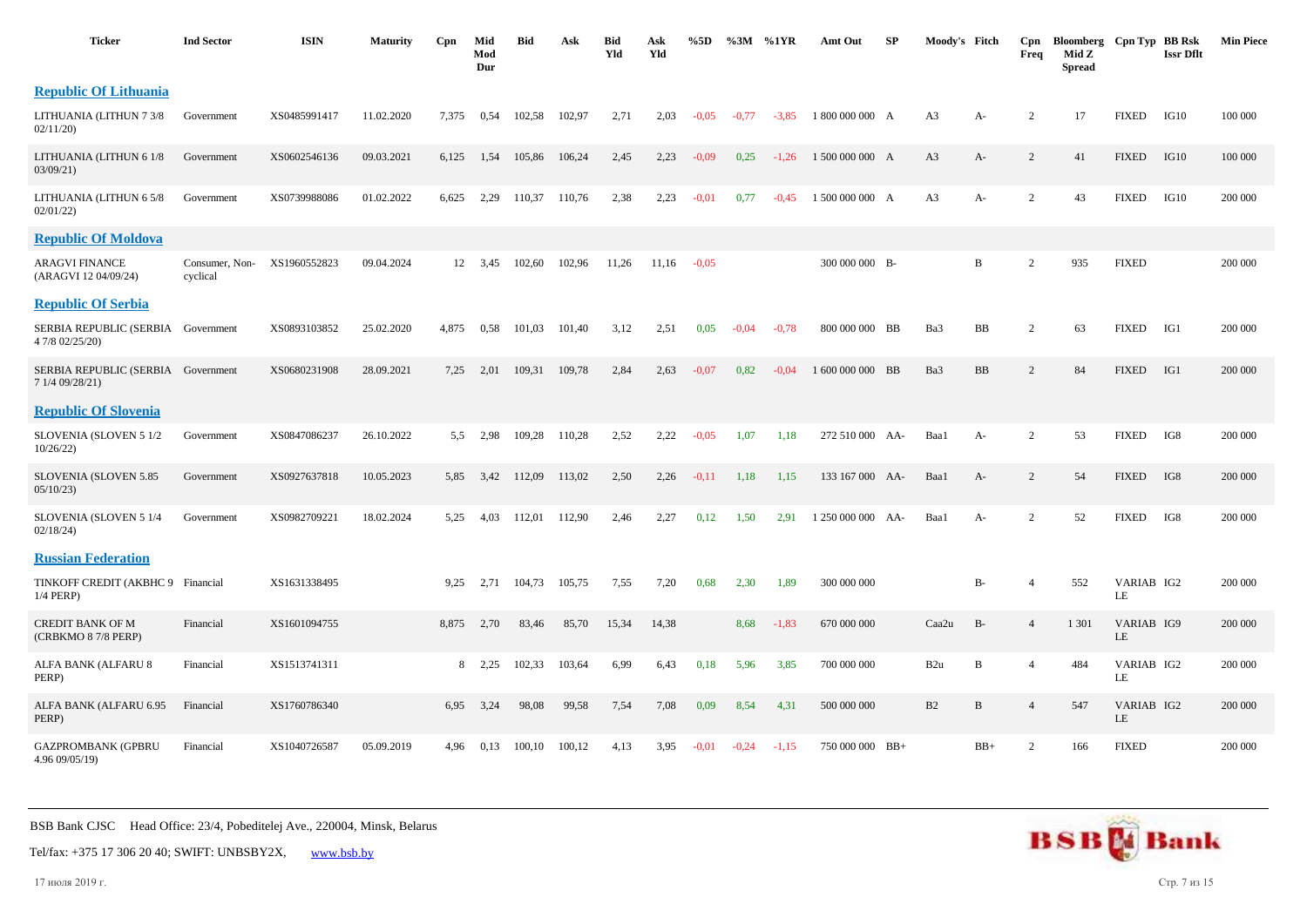| <b>Ticker</b>                                      | <b>Ind Sector</b>      | <b>ISIN</b>  | <b>Maturity</b> | Cpn   | Mid<br>Mod<br>Dur | <b>Bid</b> | Ask    | <b>Bid</b><br>Yld | Ask<br>Yld | %5D     | %3M     | %1YR    | Amt Out                     | SP | Moody's Fitch   |            | Cpn<br>Freq    | Bloomberg Cpn Typ BB Rsk<br>Mid Z<br><b>Spread</b> |              | <b>Issr Dflt</b> | <b>Min Piece</b> |
|----------------------------------------------------|------------------------|--------------|-----------------|-------|-------------------|------------|--------|-------------------|------------|---------|---------|---------|-----------------------------|----|-----------------|------------|----------------|----------------------------------------------------|--------------|------------------|------------------|
| <b>OJSC NOVO (NLMKRU 4.95)</b><br>09/26/19         | <b>Basic Materials</b> | XS0783934325 | 26.09.2019      | 4,95  | 0,19              | 100,28     | 100,62 | 3,37              | 1,60       | $-0.04$ | $-0,27$ | $-1,73$ | 145 738 000 BBB-            |    | Baa2            | <b>BBB</b> | 2              | 9                                                  | <b>FIXED</b> | IG1              | 200 000          |
| ALFA BANK (ALFARU 7 1/2<br>09/26/19                | Financial              | XS0832412505 | 26.09.2019      | 7.5   | 0,18              | 100,31     | 100,64 | 5,68              | 3,93       | $-0,04$ | $-1,27$ | $-2,71$ | 414 000 000 $B+$            |    | Ba3             | BB         | 2              | 244                                                | <b>FIXED</b> | IG <sub>2</sub>  | 200 000          |
| PROMSVYAZBK (PROMBK<br>5 1/4 10/19/19)             | Financial              | XS1506500039 | 19.10.2019      | 5,25  | 0,24              | 95,32      | 97,28  | 24,79             | 16,38      | 0,15    | $-0.05$ | $-2,10$ | 69 152 000 BB-              |    | Ba3u            |            | 2              |                                                    | <b>FIXED</b> |                  | 200 000          |
| LUKOIL INTL FIN (LUKOIL<br>7 1/4 11/05/19)         | Energy                 | XS0461926569 | 05.11.2019      | 7,25  | 0,29              | 101,05     | 101,17 | 3,61              | 3,19       | 0,00    | $-0,56$ | $-3,69$ | 600 000 000 BBB             |    | Baa2            | $BBB+$     | 2              | 108                                                | <b>FIXED</b> | IG1              | 100 000          |
| <b>BANK OTKRITIE FI</b><br>(NMOSRM 4 1/2 11/11/19) | Financial              | XS1503160571 | 11.11.2019      | 4,5   | 0,31              | 100.16     | 100,33 | 3,94              | 3,41       | $-0.02$ | $-0,10$ |         | 400 000 000 NR              |    | Ba <sub>2</sub> |            | 2              | 137                                                | <b>FIXED</b> | IG1              | 200 000          |
| <b>CREDIT EURO BK (FCFIN 8</b><br>$1/2$ 11/15/19)  | Financial              | XS0854763355 | 15.11.2019      | 8,5   | 0,31              | 99,33      | 100,13 | 10,48             | 7,96       | $-0,13$ | $-0.01$ | $-3,23$ | 250 000 000                 |    | B <sub>2</sub>  | $B+$       | $\overline{c}$ |                                                    | <b>FIXED</b> | IG4              | 200 000          |
| <b>TNK-BP FINANCE</b><br>(TMENRU 7 1/4 02/02/20)   | Energy                 | XS0484209159 | 02.02.2020      | 7.25  | 0.51              | 102,20     | 102,56 | 3.07              | 2.42       | $-0.05$ | $-0.38$ | $-2.78$ | 500 000 000 BBB-            |    | Baa3            | <b>WD</b>  | 2              | 54                                                 | <b>FIXED</b> | IG3              | 100 000          |
| <b>GAZPROM (GAZPRU 3.85</b><br>02/06/20            | Energy                 | XS0885733153 | 06.02.2020      | 3,85  | 0,53              | 100,39     | 100,73 | 3,13              | 2,50       | $-0.02$ | 0,08    | 0,24    | 800 000 000 BBB-            |    | Baa2            | BBB-       | 2              | 62                                                 | <b>FIXED</b> | IG5              | 200 000          |
| OAO TMK (TRUBRU 63/4<br>04/03/20                   | Industrial             | XS0911599701 | 03.04.2020      | 6,75  | 0.68              | 101,82     | 102,17 | 4,10              | 3,60       | $-0.03$ | $-0.37$ | $-0.79$ | $500\,000\,000$ B+ $*$ + B1 |    |                 |            | 2              | 170                                                | <b>FIXED</b> | IG8              | 200 000          |
| EUROCHEM M & C C<br>(EUCHEM 3.8 04/12/20)          | <b>Basic Materials</b> | XS1495632298 | 12.04.2020      | 3,8   | 0,71              | 99,85      | 100,19 | 4,01              | 3,53       | 0,03    | 0.56    | 0,75    | 124 128 000 BB-             |    |                 | BB         | $\overline{c}$ | 163                                                | <b>FIXED</b> | IG10             | 200 000          |
| <b>METALLOINVEST FI</b><br>(METINR 5 5/8 04/17/20) | <b>Basic Materials</b> | XS0918297382 | 17.04.2020      | 5,625 | 0,72              | 101,75     | 101,95 | 3,23              | 2,95       | $-0.04$ | 0,15    | 0,25    | 332 729 000 BB+             |    | Ba1             | $BB+$      | 2              | 96                                                 | <b>FIXED</b> | IG7              | 200 000          |
| <b>EDC FINANCE DAC</b><br>(EDCLLI 4 7/8 04/17/20)  | Energy                 | XS0918604496 | 17.04.2020      | 4.875 | 0,72              | 101.09     | 101.17 | 3,37              | 3,26       | 0,00    | $-0.45$ | 0,80    | $62539000$ BB+              |    |                 | $BB+$      | 2              | 119                                                | <b>FIXED</b> | IG9              | 200 000          |
| POLYUS FINANCE P<br>(PGILLN 5 5/8 04/29/20)        | <b>Basic Materials</b> | XS0922301717 | 29.04.2020      | 5,625 | 0,75              | 101,74     | 101,86 | 3,33              | 3,18       | $-0.03$ | 0,35    | 0,22    | 677 482 000 BB              |    |                 | BB         | 2              | 114                                                | <b>FIXED</b> | IG <sub>2</sub>  | 200 000          |
| RUSSIA-EUROBOND<br>(RUSSIA 5 04/29/20)             | Government             | XS0504954347 | 29.04.2020      |       | 5 0,76            | 101,82     | 102,12 | 2,62              | 2,23       | 0,03    | 0.05    | $-0.87$ | 3 500 000 000 BBB-          |    | Baa3            | BBB-       | 2              | 30                                                 | <b>FIXED</b> | IG9              | 100 000          |
| <b>MOBILE TELESYS</b><br>(MOBTEL 8 5/8 06/22/20)   | Communications         | XS0513723873 | 22.06.2020      | 8,625 | 0,89              | 105,04     | 105,25 | 3,06              | 2,83       | $-0.08$ | $-0,59$ | $-2,91$ | 306 886 000 BB              |    | Balu            | $BB+$      | 2              | 87                                                 | <b>FIXED</b> | IG4              | 100 000          |
| <b>VNESHECONOMBANK</b><br>(VEBBNK 6.902 07/09/20)  | Financial              | XS0524610812 | 09.07.2020      | 6.902 | 0.94              | 103.32     | 103,69 | 3.40              | 3,02       | 0,06    | 0.65    | $-0.67$ | 1 600 000 000 BBB-          |    |                 | BBB-       | $\overline{c}$ | 115                                                | <b>FIXED</b> | IG9              | 100 000          |
| <b>RUSSIAN RAIL (RURAIL</b><br>3.45 10/06/20)      | Industrial             | XS1501561739 | 06.10.2020      | 3,45  | 1,17              | 100,54     | 100,72 | 2,99              | 2,84       | 0,07    | 0.95    | 1,74    | 268 929 000 BBB-            |    |                 | BBB-       | 2              | 92                                                 | <b>FIXED</b> | HY2              | 200 000          |



17 июля 2019 г. Стр. 8 из 15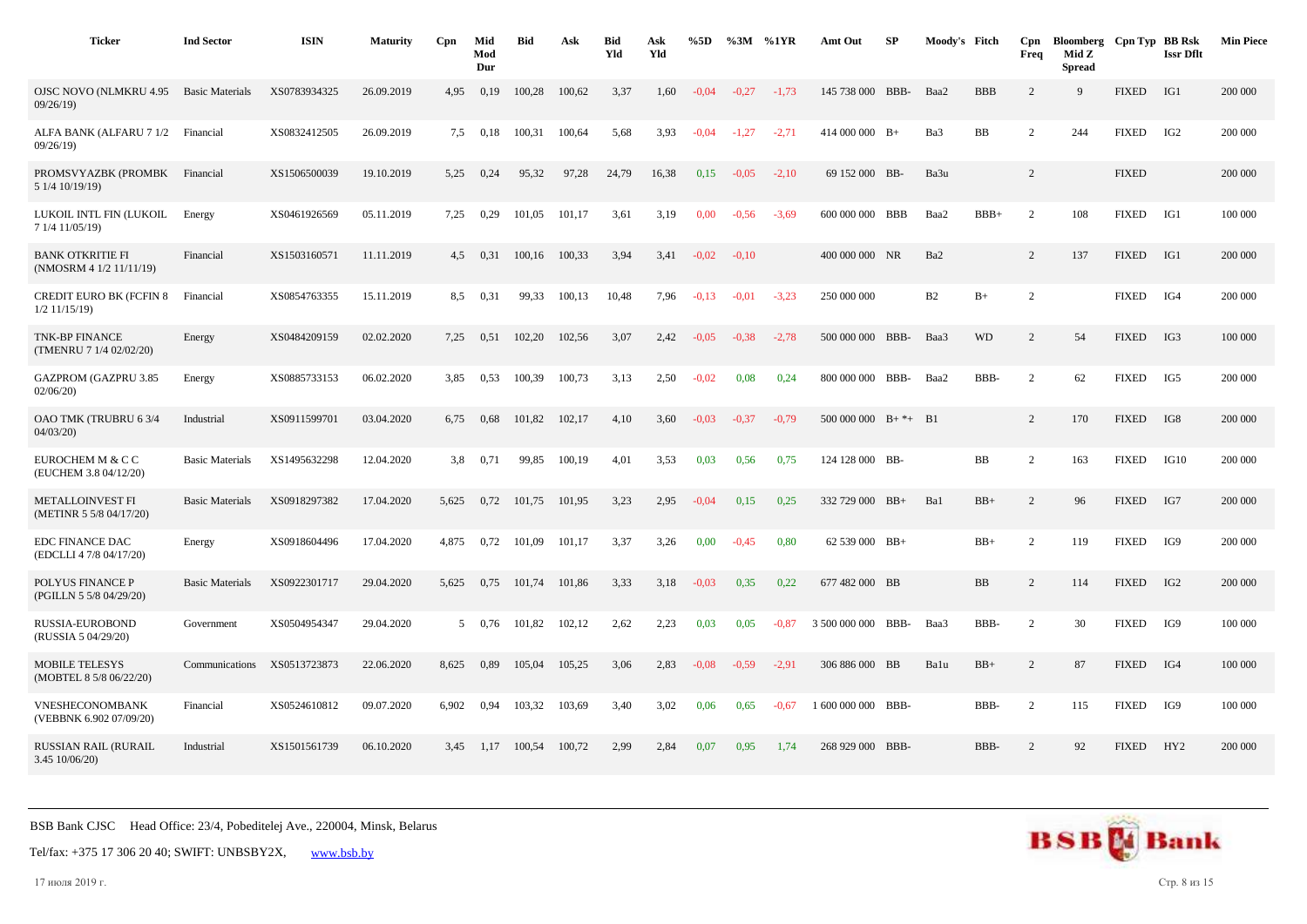| <b>Ticker</b>                                      | <b>Ind Sector</b>      | <b>ISIN</b>  | <b>Maturity</b> | Cpn           | Mid<br>Mod<br>Dur | <b>Bid</b> | Ask    | <b>Bid</b><br>Yld | Ask<br>Yld | %5D     | %3M     | %1YR    | Amt Out             | <b>SP</b> | Moody's Fitch |                  | Cpn<br>Freq    | Bloomberg Cpn Typ BB Rsk<br>Mid Z<br><b>Spread</b> |              | <b>Issr Dflt</b> | <b>Min Piece</b> |
|----------------------------------------------------|------------------------|--------------|-----------------|---------------|-------------------|------------|--------|-------------------|------------|---------|---------|---------|---------------------|-----------|---------------|------------------|----------------|----------------------------------------------------|--------------|------------------|------------------|
| VTB BANK (VTB 6.551<br>10/13/20                    | Financial              | XS0548633659 | 13.10.2020      | 6,551         | 1,17              | 104.13     | 104,44 | 3,11              | 2,85       | $-0.14$ | 0.69    | $-0,76$ | 826 960 000         | BBB-      | Baa3          | WD               | $\overline{2}$ | 99                                                 | <b>FIXED</b> | IG10             | 100 000          |
| MMC NORILSK NICK<br>(GMKNRM 5.55 10/28/20)         | <b>Basic Materials</b> | XS0982861287 | 28.10.2020      | 5,55          | 1,22              | 103,16     | 103,35 | 3,00              | 2,85       | $-0.05$ | 0,38    | 0,13    | 1 000 000 000       | BBB-      | Baa2          | BBB-<br>$\ast_-$ | $\overline{c}$ | 94                                                 | <b>FIXED</b> | IG1              | 200 000          |
| <b>ALROSA FINANCE</b><br>(ALRSRU 7 3/4 11/03/20)   | <b>Basic Materials</b> | XS0555493203 | 03.11.2020      | 7.75          | 1,22              | 106,08     | 106,20 | 2,91              | 2,81       | $-0,08$ | $-0,13$ | $-1,38$ | 494 384 000 BBB-    |           | Baa2          | BBB-             | $\overline{2}$ | 88                                                 | <b>FIXED</b> | IG1              | 200 000          |
| LUKOIL INTL FIN (LUKOIL<br>6 1/8 11/09/20)         | Energy                 | XS0554659671 | 09.11.2020      | 6,125         | 1,25              | 104,15     | 104,36 | 2,86              | 2,70       | 0,01    | 0,00    | $-0.74$ | 1 000 000 000 BBB   |           | Baa2          | $BBB+$           | $\overline{2}$ | 80                                                 | <b>FIXED</b> | IG1              | 200 000          |
| GAZPROM (GAZPRU 5.999<br>01/23/21                  | Energy                 | XS0708813810 | 23.01.2021      | 5,999         | 1,41              | 104,42     | 104,79 | 2,99              | 2,74       | $-0,15$ | 0,37    | $-0.07$ | 600 000 000 BBB-    |           | Baa2          | BBB-             | 2              | 93                                                 | <b>FIXED</b> | IG5              | 200 000          |
| EVRAZ P (EVRAZ 8 1/4<br>01/28/21                   | <b>Basic Materials</b> | XS1319822752 | 28.01.2021      | 8,25          | 1,39              | 106,96     | 107,18 | 3,52              | 3,38       | $-0.05$ | $-0.04$ | $-0,75$ | 750 000 000 BB+     |           |               | $BB+$            | $\overline{c}$ | 151                                                | <b>FIXED</b> | IG6              | 200 000          |
| VIMPEL COM (VIP 7.748<br>02/02/21                  | Communications         | XS0587031096 | 02.02.2021      | 7,748         | 1,41              | 106,99     | 107,52 | 3,05              | 2,71       | $-0.03$ | $-1.01$ | $-0.62$ | 261 998 000 BB+     |           | Ba2           | $BB+$            | $\overline{2}$ | 94                                                 | <b>FIXED</b> | IG8              | 200 000          |
| NOVATEK OAO (NVTKRM<br>6.60402/03/21               | Energy                 | XS0588433267 | 03.02.2021      | 6,604         | 1,43              | 105,47     | 105,60 | 2,94              | 2,86       | $-0.09$ | 0,60    | $-0.77$ | 650 000 000 BBB     |           | Baa2          | <b>BBB</b>       | 2              | 96                                                 | <b>FIXED</b> | IG1              | 200 000          |
| ALFA BANK (ALFARU 7 3/4<br>04/28/21                | Financial              | XS0620695204 | 28.04.2021      | 7,75          | 1,64              | 107,36     | 107,48 | 3,43              | 3,37       | 0,06    | 0,86    | 0,06    | $1000000000$ BB+    |           | Ba1           | $BB+$            | $\overline{2}$ | 149                                                | <b>FIXED</b> | IG2              | 200 000          |
| <b>ABIGROVE (CHMFRU 0 1/2</b><br>04/29/21          | <b>Basic Materials</b> | XS1403868398 | 29.04.2021      | $0.5^{\circ}$ | 2,12              | 189,78     | 190,98 | $-32,64$          | $-32,94$   | $-1,76$ | 10.86   | 25,83   | 135 000 000         |           |               | <b>BBB</b>       | $\overline{c}$ |                                                    | <b>FIXED</b> | IG1              | 200 000          |
| SBERBANK (SBERRU 5.717<br>06/16/21                 | Financial              | XS0638572973 | 16.06.2021      | 5,717         | 1,80              | 104,63     | 105,05 | 3,19              | 2,98       | 0,14    | 1,44    | 0,88    | 1 000 000 000       |           | Baa3          | BBB-             | $\overline{2}$ | 118                                                | <b>FIXED</b> | IG5              | 200 000          |
| <b>GTLK EUROPE DAC</b><br>(GTLKOA 5.95 07/19/21)   | Financial              | XS1449458915 | 19.07.2021      | 5,95          | 1,88              | 103,80     | 103,95 | 3,95              | 3,88       | $-0.03$ | 1,95    | 2,68    | 500 000 000         |           | Ba2           | $_{\rm BB}$      | $\overline{c}$ | 201                                                | <b>FIXED</b> | HY3              | 200 000          |
| SEVERSTAL OAO<br>(CHMFRU 3.85 08/27/21)            | <b>Basic Materials</b> | XS1567051443 | 27.08.2021      | 3,85          | 1,98              | 101,13     | 101,57 | 3,29              | 3,07       | 0,01    | 1.38    | 2,82    | 500 000 000 BBB-    |           |               | <b>BBB</b>       | $\overline{2}$ | 128                                                | <b>FIXED</b> | IG1              | 200 000          |
| <b>O1 PROPERTIES (OPRORU 8</b><br>$1/4$ 09/27/21)  | Financial              | XS1495585355 | 27.09.2021      | 8,25          | 1,73              |            |        | 1,00              |            |         |         |         | 350 000 000 CCC- B3 |           |               |                  | $\overline{c}$ |                                                    | <b>FIXED</b> | HY <sub>6</sub>  | 200 000          |
| PHOSAGRO (PHORRU 3.95<br>11/03/21                  | <b>Basic Materials</b> | XS1599428726 | 03.11.2021      | 3,95          | 2,16              | 101,02     | 101,22 | 3,48              | 3,39       | $-0.01$ | 1,23    | 2,93    | 500 000 000 BBB-    |           | Baa3          | BBB-             | 2              | 154                                                | <b>FIXED</b> | IG1              | 200 000          |
| <b>CREDIT BANK OF M</b><br>(CRBKMO 5 7/8 11/07/21) | Financial              | XS1510534677 | 07.11.2021      | 5,875         | 2,11              | 101,23     | 101,96 | 5,30              | 4,96       | 0,54    | 2,49    | 3,22    | 500 000 000 BB-     |           |               | BB               | $\overline{c}$ | 323                                                | <b>FIXED</b> | IG9              | 200 000          |
| <b>HACIENDA INVST</b><br>(HCDNDA 5 7/8 11/11/21)   | Industrial             | XS1516324321 | 11.11.2021      | 5,875         | 2,13              | 104,05     | 104,19 | 4,02              | 3,96       | 0,18    | 1,66    | 2,63    | 350 000 000 NR      |           |               | $BB+$            | $\overline{2}$ | 210                                                | <b>FIXED</b> | IG10             | 200 000          |



17 июля 2019 г. Стр. 9 из 15

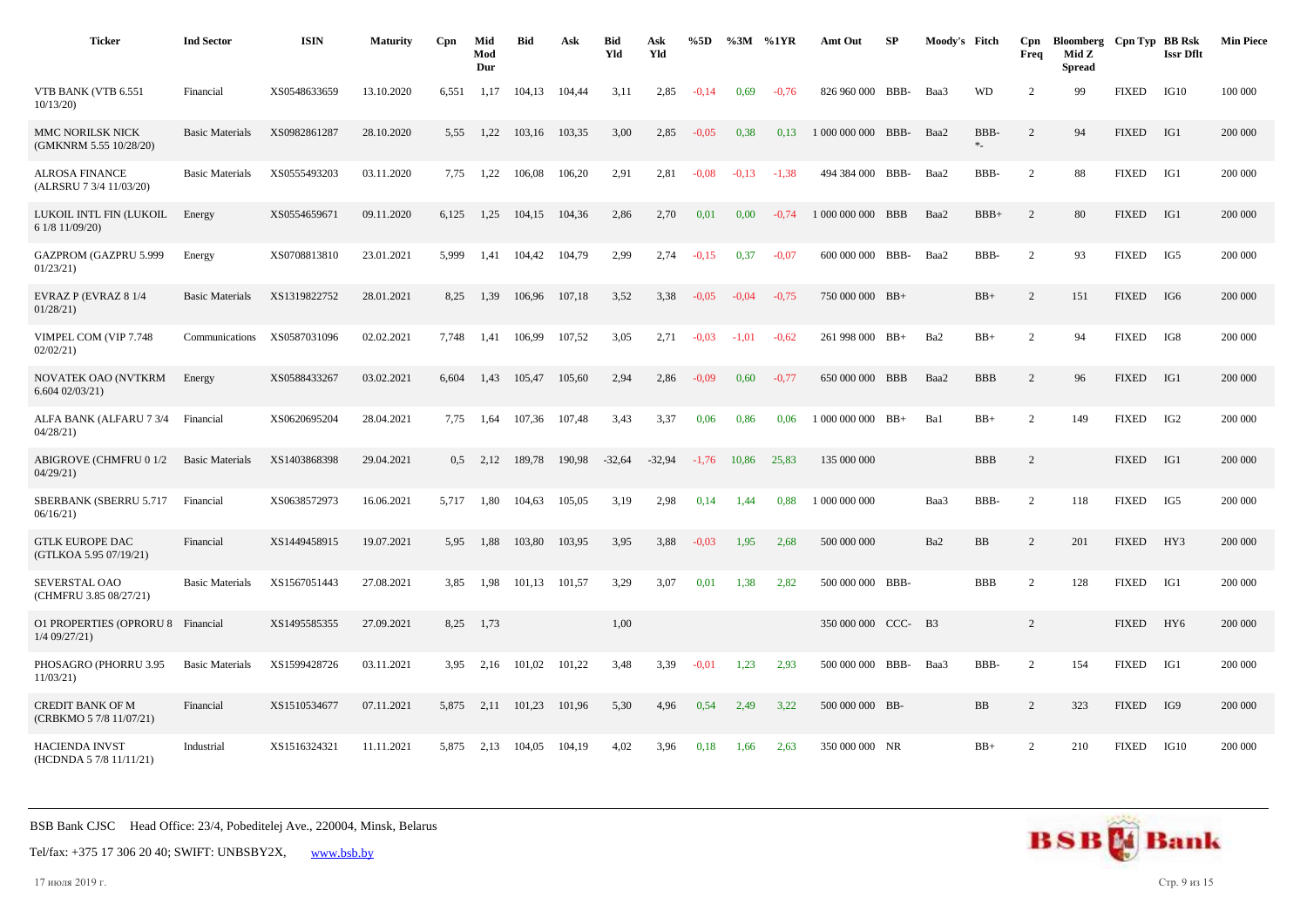| <b>Ticker</b>                                      | <b>Ind Sector</b>          | <b>ISIN</b>  | <b>Maturity</b> | Cpn   | Mid<br>Mod<br>Dur | <b>Bid</b> | Ask    | <b>Bid</b><br>Yld | Ask<br>Yld | %5D     |      | %3M %1YR | Amt Out            | SP         | Moody's Fitch |            | Cpn<br>Freq    | Bloomberg Cpn Typ BB Rsk<br>Mid Z<br><b>Spread</b> |                             | <b>Issr Dflt</b> | <b>Min Piece</b> |
|----------------------------------------------------|----------------------------|--------------|-----------------|-------|-------------------|------------|--------|-------------------|------------|---------|------|----------|--------------------|------------|---------------|------------|----------------|----------------------------------------------------|-----------------------------|------------------|------------------|
| <b>GLOBAL PORTS FIN</b><br>(GLPRLI 6.872 01/25/22) | Consumer, Non-<br>cyclical | XS1319813769 | 25.01.2022      | 6,872 | 2,24              | 106.50     | 106,65 | 4,12              | 4,06       | 0.23    | 2,89 | 4,18     | 335 886 000        |            | Ba3           | BB         | 2              | 221                                                | <b>FIXED</b>                | IG9              | 200 000          |
| EVRAZ P (EVRAZ 6 3/4<br>01/31/22                   | <b>Basic Materials</b>     | XS1405775377 | 31.01.2022      | 6,75  | 2,26              | 106,83     | 107,03 | 3,89              | 3,81       | 0,04    | 0,84 | 2,11     | 500 000 000 BB+    |            |               | $BB+$      | 2              | 197                                                | <b>FIXED</b>                | IG6              | 200 000          |
| RUSAL CAPITAL DA<br>(RUALRU 5 1/8 02/02/22)        | <b>Basic Materials</b>     | XS1533921299 | 02.02.2022      | 5,125 | 2,31              | 101,26     | 101,83 | 4,59              | 4,35       | 0,01    | 2,99 |          | 600 000 000        |            | B1            | <b>NR</b>  | 2              | 259                                                | <b>FIXED</b>                | IG9              | 200 000          |
| SBERBANK (SBERRU 6 1/8<br>02/07/22                 | Financial                  | XS0743596040 | 07.02.2022      | 6,125 | 2,31              | 106,66     | 107,12 | 3,38              | 3,20       | 0,01    | 1,57 | 1,40     | 1 500 000 000      |            | Baa3          | BBB-       | 2              | 141                                                | <b>FIXED</b>                | IG5              | 200 000          |
| ABIGROVE (CHMFRU 0<br>02/16/22                     | <b>Basic Materials</b>     | XS1566998297 | 16.02.2022      |       | $0 \quad 2.78$    | 121,68     | 122,22 | $-7,34$           | $-7,50$    | $-1,09$ | 9,95 | 20.43    | 250 000 000        |            |               | <b>BBB</b> |                |                                                    | <b>ZERO</b><br><b>COUPO</b> | IG1              | 200 000          |
| ROSNEFT OIL CO<br>(ROSNRM 4.199 03/06/22)          | Energy                     | XS0861981180 | 06.03.2022      | 4,199 | 2,44              | 101,29     | 101,81 | 3,68              | 3,47       | 0,30    | 1,40 | 3,57     | 2 000 000 000      | BBB-       | Baa3          | <b>WD</b>  | 2              | 171                                                | <b>FIXED</b>                | IG3              | 200 000          |
| GAZPROM (GAZPRU 6.51<br>03/07/22                   | Energy                     | XS0290580595 | 07.03.2022      | 6.51  | 2,38              | 108,07     | 108,53 | 3,28              | 3,11       | $-0.01$ | 0.87 | 1.38     | 1 300 000 000      | BBB-       | Baa2          | BBB-       | 2              | 133                                                | <b>FIXED</b>                | IG5              | 100 000          |
| POLYUS FINANCE P<br>(PGILLN 4.699 03/28/22)        | <b>Basic Materials</b>     | XS1405766384 | 28.03.2022      | 4,699 | 2,48              | 102,41     | 103,00 | 3,75              | 3,52       | $-0,11$ | 3,03 | 3,94     | 482 806 000 BB     |            | Ba1           | BB         | 2              | 177                                                | <b>FIXED</b>                | IG <sub>2</sub>  | 200 000          |
| <b>RUSSIA-EUROBOND</b><br>(RUSSIA 4 1/2 04/04/22)  | Government                 | XS0767472458 | 04.04.2022      | 4,5   | 2,52              | 104,26     | 104,61 | 2,85              | 2,72       | 0,32    | 1,20 | 1,55     | 2 000 000 000 BBB- |            | Baa3          | BBB-       | 2              | 93                                                 | <b>FIXED</b>                | IG9              | 200 000          |
| <b>RUSSIAN RAIL (RURAIL 5.7</b><br>04/05/22        | Industrial                 | XS0764220017 | 05.04.2022      | 5,7   | 2,48              | 105,96     | 106,48 | 3,38              | 3,19       | 0,21    | 1,69 | 1,74     | 960 018 000 BBB-   |            | Baa2          | BBB-       | 2              | 141                                                | <b>FIXED</b>                | HY <sub>2</sub>  | 200 000          |
| <b>BORETS FIN (BORFIN 61/2)</b><br>04/07/22        | Energy                     | XS1596115409 | 07.04.2022      | 6.5   | 2,42              | 101,37     | 102,00 | 5,94              | 5,69       | $-0.02$ | 0,45 | 1,35     | 330 000 000 BB-    |            | Ba3           | BB-        | 2              | 395                                                | <b>FIXED</b>                | HY1              | 200 000          |
| MMC NORILSK NICK<br>(GMKNRM 3.849 04/08/22)        | <b>Basic Materials</b>     | XS1622146758 | 08.04.2022      | 3,849 | 2,54              | 100,60     | 101,12 | 3,61              | 3,41       | $-0.02$ | 1,80 | 4,35     | 500 000 000 BBB-   |            |               | BBB-<br>*  | 2              | 165                                                | <b>FIXED</b>                | IG1              | 200 000          |
| KOKS OAO (IMHRUS 7 1/2<br>05/04/22                 | <b>Basic Materials</b>     | XS1600695974 | 04.05.2022      | 7,5   | 2,47              | 104,01     | 104,88 | 5,92              | 5,58       | 0,03    | 1,44 | 4,49     | 431 929 000 B      |            | B2            | B          | $\overline{2}$ | 388                                                | <b>FIXED</b>                |                  | 200 000          |
| LUKOIL INTL FIN (LUKOIL<br>6.65606/07/22           | Energy                     | XS0304274599 | 07.06.2022      | 6,656 | 2,62              | 109,59     | 110,05 | 3,15              | 2,99       | 0,11    | 1,37 | 1,23     | 500 000 000        | <b>BBB</b> | Baa2          | $BBB+$     | 2              | 121                                                | <b>FIXED</b>                | IG1              | 100 000          |
| <b>VNESHECONOMBANK</b><br>(VEBBNK 6.025 07/05/22)  | Financial                  | XS0800817073 | 05.07.2022      | 6,025 | 2,71              | 106,36     | 107,01 | 3,74              | 3,51       | 0,94    | 2,33 | 2,75     | 1 000 000 000 BBB- |            |               | BBB-       | 2              | 177                                                | <b>FIXED</b>                | IG9              | 200 000          |
| <b>GAZPROM (GAZPRU 4.95</b><br>07/19/22            | Energy                     | XS0805570354 | 19.07.2022      | 4,95  | 2,79              | 105,19     | 105,44 | 3,12              | 3,04       | $-0.07$ | 1,87 | 3,67     | 1 000 000 000 BBB- |            | Baa2          | BBB-       | 2              | 123                                                | <b>FIXED</b>                | IG5              | 200 000          |
| <b>GAZPROM NEFT (SIBNEF 4</b><br>$3/8$ 09/19/22)   | Energy                     | XS0830192711 | 19.09.2022      | 4.375 | 2,90              | 102,33     | 102,78 | 3,59              | 3,44       | 0,03    | 1,60 | 4,48     | 1 500 000 000 BBB- |            | Baa2          | BBB-       | 2              | 166                                                | <b>FIXED</b>                | IG2              | 200 000          |



17 июля 2019 г. Стр. 10 из 15

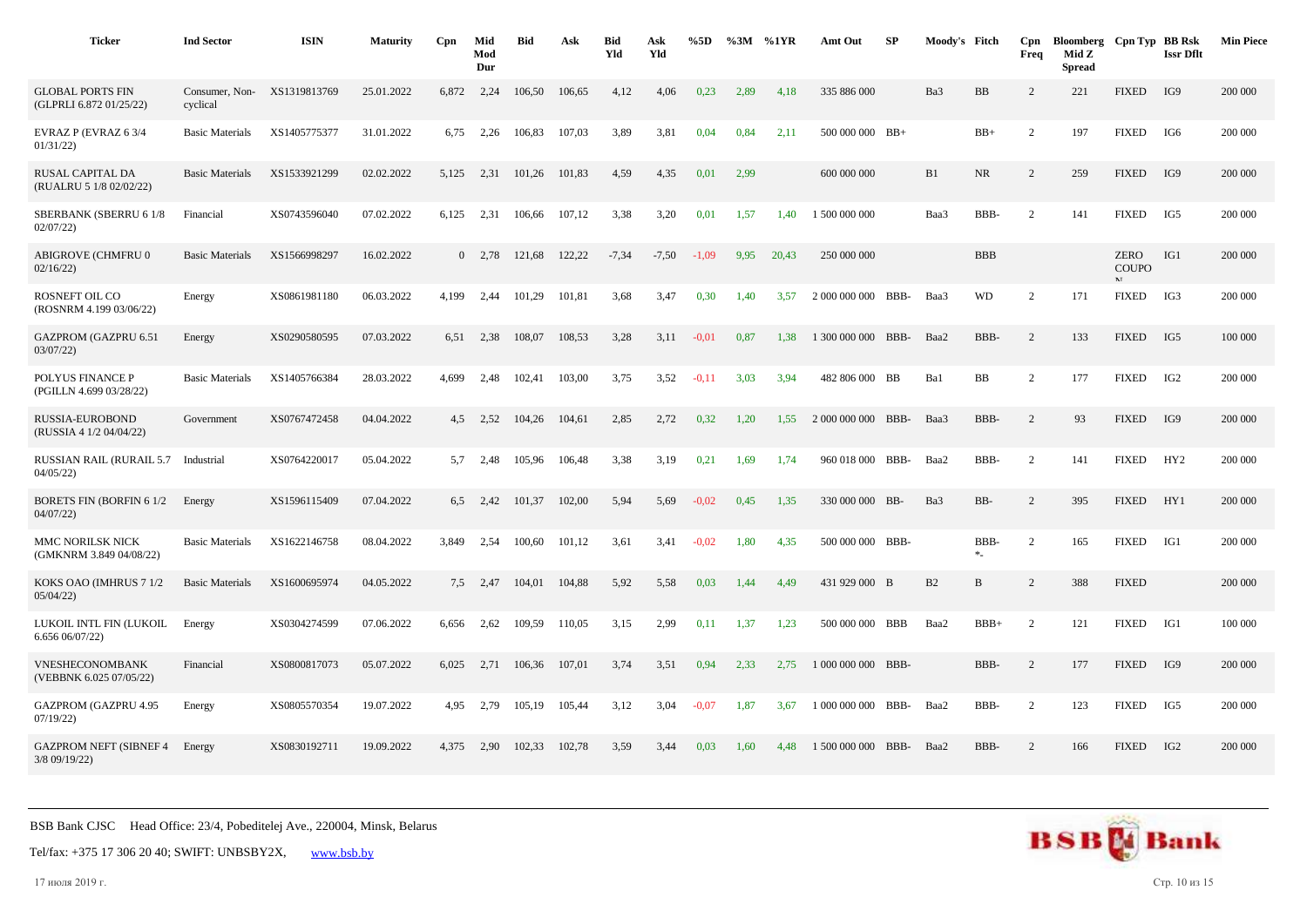| <b>Ticker</b>                                      | <b>Ind Sector</b>      | <b>ISIN</b>  | <b>Maturity</b> | Cpn         | Mid<br>Mod<br>Dur | <b>Bid</b> | Ask    | <b>Bid</b><br>Yld | Ask<br>Yld | %5D     |      | %3M %1YR | Amt Out          | SP         | Moody's Fitch   |                  | Cpn<br>Freq    | Bloomberg Cpn Typ BB Rsk<br>Mid Z<br><b>Spread</b> |              | <b>Issr Dflt</b> | <b>Min Piece</b> |
|----------------------------------------------------|------------------------|--------------|-----------------|-------------|-------------------|------------|--------|-------------------|------------|---------|------|----------|------------------|------------|-----------------|------------------|----------------|----------------------------------------------------|--------------|------------------|------------------|
| <b>MMC NORILSK NICK</b><br>(GMKNRM 6 5/8 10/14/22) | <b>Basic Materials</b> | XS1298447019 | 14.10.2022      | 6,625       | 2,88              | 109,14     | 109.44 | 3,61              | 3,51       | 0.08    | 1,65 | 2,12     | 1 000 000 000    | BBB-       | Baa2            | BBB-<br>$\ast_-$ | 2              | 170                                                | <b>FIXED</b> | IG1              | 200 000          |
| VTB BANK (VTB 6.95<br>10/17/22                     | Financial              | XS0842078536 | 17.10.2022      | 6.95        | 2,85              | 105,82     | 106.06 | 4,98              | 4,90       | $-0.15$ | 2,23 | 1.99     | 1412 116 000 B-  |            | Ba <sub>2</sub> | <b>WD</b>        | $\overline{2}$ | 309                                                | <b>FIXED</b> | IG10             | 200 000          |
| SEVERSTAL OAO<br>(CHMFRU 5.9 10/17/22)             | <b>Basic Materials</b> | XS0841671000 | 17.10.2022      | 5.9         | 2,92              | 107,31     | 107,62 | 3,50              | 3,40       | 0,02    | 2,11 | 2,99     | 634 051 000 BBB- |            | Baa2            | <b>BBB</b>       | 2              | 159                                                | <b>FIXED</b> | IG1              | 200 000          |
| <b>SBERBANK (SBERRU 5 1/8</b><br>10/29/22          | Financial              | XS0848530977 | 29.10.2022      | 5,125       | 2,97              | 103,80     | 104,00 | 3,88              | 3,81       | $-0,02$ | 2.21 | 3.16     | 2 000 000 000    |            | Ba1             | $BB+$            | $\overline{c}$ | 199                                                | <b>FIXED</b> | IG5              | 200 000          |
| PETROPAVLOVSK (POGLN<br>8 1/8 11/14/22)            | <b>Basic Materials</b> | XS1711554102 | 14.11.2022      | 8,125       | 2,80              | 96,33      | 97,11  | 9,43              | 9,15       | 0,83    | 8,08 | 10,79    | 500 000 000 B-   |            |                 | CCC              | 2              | 743                                                | <b>FIXED</b> | IG8              | 200 000          |
| NOVATEK OAO (NVTKRM<br>4.422 12/13/22)             | Energy                 | XS0864383723 | 13.12.2022      | 4.422       | 3.13              | 102.82     | 103.41 | 3,53              | 3,35       | 0.08    | 2.02 | 3.62     | 1 000 000 000    | <b>BBB</b> | Baa2            | <b>BBB</b>       | $\overline{2}$ | 159                                                | <b>FIXED</b> | IG1              | 200 000          |
| RUSAL CAPITAL DA<br>(RUALRU 4.85 02/01/23)         | <b>Basic Materials</b> | XS1759468967 | 01.02.2023      | 4,85        | 3,15              | 100,65     | 100,91 | 4,65              | 4,57       | $-0,15$ | 4,19 |          | 500 000 000      |            | B1              | NR               | $\overline{c}$ | 275                                                | <b>FIXED</b> | IG9              | 200 000          |
| POLYUS FINANCE P<br>(PGILLN 5 1/4 02/07/23)        | <b>Basic Materials</b> | XS1533922933 | 07.02.2023      | 5,25        | 3,16              | 104,29     | 104,60 | 3,94              | 3,85       | $-0.03$ | 3,87 | 5,32     | 787 800 000 BB   |            | Ba1             | BB               | 2              | 204                                                | <b>FIXED</b> | IG <sub>2</sub>  | 200 000          |
| <b>CREDIT BANK OF M</b><br>(CRBKMO 5.55 02/14/23)  | Financial              | XS1759801720 | 14.02.2023      | 5,55        | 3,12              | 99,26      | 99,72  | 5,78              | 5,64       | 0,02    | 2,56 | 3,81     | 500 000 000 BB-  |            | Ba3             | BB               | $\overline{c}$ | 385                                                | <b>FIXED</b> | IG9              | 200 000          |
| <b>HACIENDA INVST</b><br>(HCDNDA 5.075 02/15/23)   | Industrial             | XS1772800204 | 15.02.2023      | 5,075       | 3,18              | 102,00     | 102,67 | 4,46              | 4,26       | 0,12    | 2,29 | 4,16     | 300 000 000      |            | Ba1             | $BB+$            | $\overline{c}$ | 251                                                | <b>FIXED</b> | IG10             | 200 000          |
| EVRAZ P (EVRAZ 5 3/8<br>03/20/23                   | <b>Basic Materials</b> | XS1533915721 | 20.03.2023      | 5,375       | 3,27              | 105,13     | 105,79 | 3,86              | 3,67       | 0,79    | 3,32 | 5,42     | 750 000 000 BB+  |            | Ba2             | $BB+$            | 2              | 191                                                | <b>FIXED</b> | IG <sub>6</sub>  | 200 000          |
| MMC NORILSK NICK<br>(GMKNRM 4.1 04/11/23)          | <b>Basic Materials</b> | XS1589324075 | 11.04.2023      | 4,1         | 3,40              | 101,32     | 101,85 | 3,72              | 3,57       | $-0.01$ | 2,44 | 5,20     | 1 000 000 000    | BBB-       |                 | BBB-<br>$\ast_-$ | $\overline{2}$ | 179                                                | <b>FIXED</b> | IG1              | 200 000          |
| LUKOIL INTL FIN (LUKOIL<br>4.563 04/24/23)         | Energy                 | XS0919504562 | 24.04.2023      | 4,563       | 3,42              | 104,51     | 104,85 | 3,28              | 3,18       | 0,17    | 2,00 | 3,45     | 1 500 000 000    | BBB        | Baa2            | $BBB+$           | 2              | 138                                                | <b>FIXED</b> | IG1              | 200 000          |
| PHOSAGRO (PHORRU 3.949<br>04/24/23                 | <b>Basic Materials</b> | XS1752568144 | 24.04.2023      | 3,949       | 3,44              | 100,84     | 101,16 | 3,71              | 3,61       | $-0,01$ | 2,84 | 5,08     | 500 000 000 BBB- |            | Baa3            | BBB-             | $\overline{c}$ | 181                                                | <b>FIXED</b> | IG1              | 200 000          |
| RUSAL CAPITAL DA<br>(RUALRU 5.3 05/03/23)          | <b>Basic Materials</b> | XS1577964965 | 03.05.2023      | 5.3         | 3,37              | 102,14     | 102,76 | 4,68              | 4,50       | 0,15    | 4,21 |          | 500 000 000      |            | B1              | NR               | $\overline{c}$ | 274                                                | <b>FIXED</b> | IG9              | 200 000          |
| SBERBANK (SBERRU 5 1/4<br>05/23/23                 | Financial              | XS0935311240 | 23.05.2023      | 5,25        | 3,45              | 104,61     | 104,80 | 3,94              | 3,89       | 0,23    | 3,07 | 3,84     | 1 000 000 000    |            |                 | $BB+$            | $\overline{c}$ | 206                                                | <b>FIXED</b> | IG5              | 200 000          |
| <b>MOBILE TELESYS</b><br>(MOBTEL 5 05/30/23)       | Communications         | XS0921331509 | 30.05.2023      | $5^{\circ}$ | 3,48              | 104,19     | 104,83 | 3,82              | 3,65       | $-0,12$ | 3,14 | 5,09     | 500 000 000 BB   |            | Balu            | $BB+$            | $\overline{c}$ | 188                                                | <b>FIXED</b> | IG4              | 200 000          |



17 июля 2019 г. Стр. 11 из 15

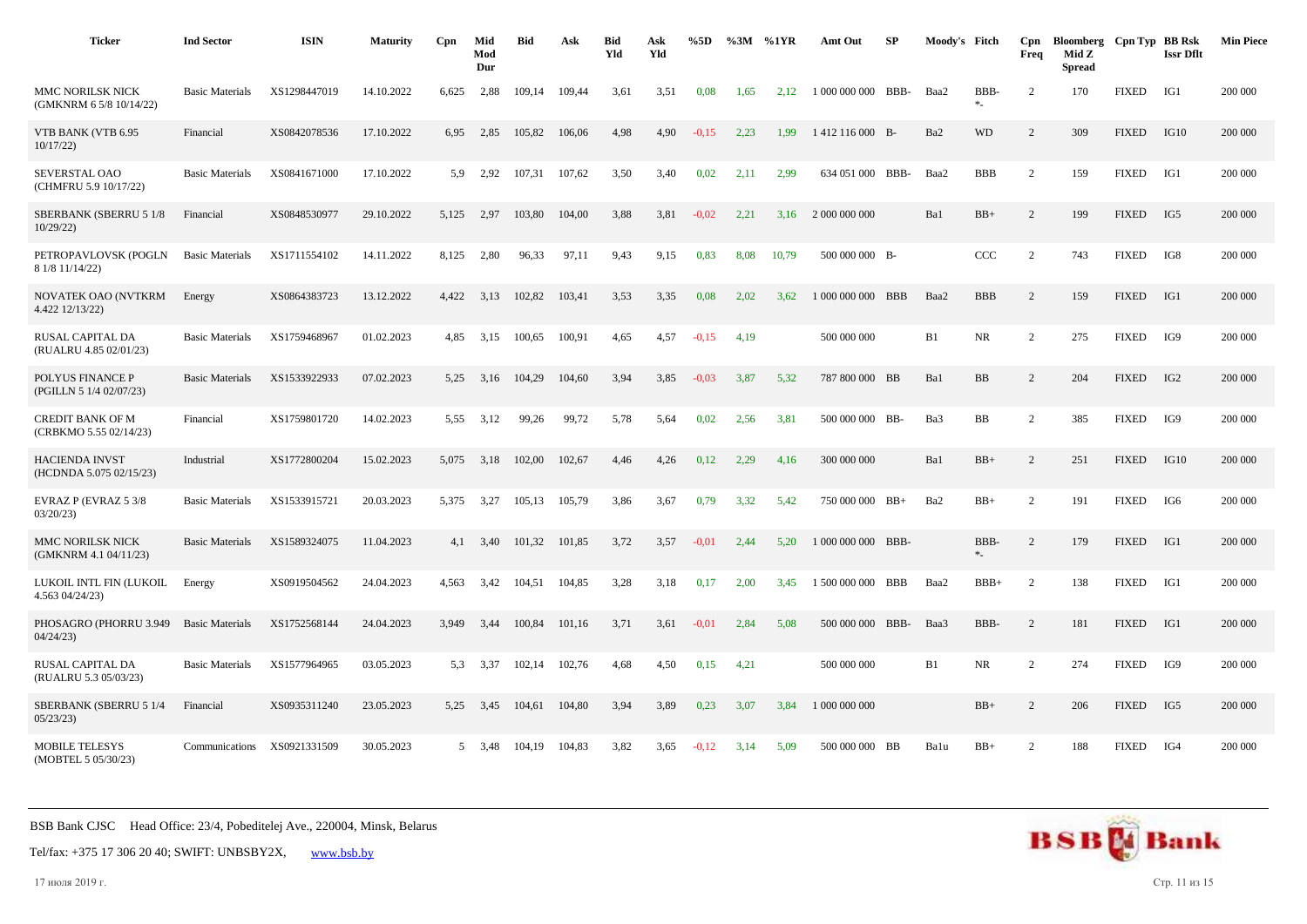| <b>Ticker</b>                                       | <b>Ind Sector</b>          | <b>ISIN</b>  | <b>Maturity</b> | Cpn            | Mid<br>Mod<br>Dur | <b>Bid</b> | Ask    | <b>Bid</b><br>Yld | Ask<br>Yld | %5D     | %3M  | %1YR    | Amt Out            | SP   | Moody's Fitch |             | Cpn<br>Freq    | Bloomberg Cpn Typ BB Rsk<br>Mid Z<br><b>Spread</b> |                  | <b>Issr Dflt</b> | <b>Min Piece</b> |
|-----------------------------------------------------|----------------------------|--------------|-----------------|----------------|-------------------|------------|--------|-------------------|------------|---------|------|---------|--------------------|------|---------------|-------------|----------------|----------------------------------------------------|------------------|------------------|------------------|
| OJSC NOVO (NLMKRU 4 1/2 Basic Materials<br>06/15/23 |                            | XS1405775617 | 15.06.2023      | 4,5            | 3,55              | 103,10     | 103,62 | 3,64              | 3,50       | 0.07    | 3,05 | 5,05    | 700 000 000        | BBB- | Baa2          | <b>BBB</b>  | $\overline{c}$ | 171                                                | <b>FIXED</b>     | IG1              | 200 000          |
| <b>SCF CAPITAL LTD (SCFRU</b><br>5 3/8 06/16/23)    | Industrial                 | XS1433454243 | 16.06.2023      | 5.375          | 3,50              | 104.19     | 104,57 | 4,20              | 4,10       | 0,08    | 2,37 | 2,54    | 900 000 000 BB     |      | Ba2           | $BB+$       | 2              | 229                                                | <b>FIXED</b>     | HY2              | 200 000          |
| RUSSIA-EUROBOND<br>(RUSSIA 4 7/8 09/16/23)          | Government                 | XS0971721450 | 16.09.2023      | 4,875          | 3,72              | 107,25     | 107,54 | 3,01              | 2,93       | 0,38    | 2,14 | 2,21    | 3 000 000 000 BBB- |      | Baa3          | BBB-        | 2              | 113                                                | <b>FIXED</b>     | IG9              | 200 000          |
| <b>GLOBAL PORTS FIN</b><br>(GLPRLI 6 1/2 09/22/23)  | Consumer, Non-<br>cyclical | XS1405775450 | 22.09.2023      | 6,5            | 3,59              | 106,67     | 106,97 | 4,72              | 4,64       | 0,04    | 3,24 | 5,66    | 313 580 000        |      | Ba3           | $_{\rm BB}$ | $\overline{2}$ | 282                                                | <b>FIXED</b>     | IG9              | 200 000          |
| SIBUR SEC DAC (SIBUR 4<br>$1/8$ 10/05/23)           | Energy                     | XS1693971043 | 05.10.2023      | 4,125          | 3,80              | 101,98     | 102,42 | 3,61              | 3,50       | $-0,16$ | 4,03 | 6,44    | 307 977 000        |      | Baa3          | BBB-        | 2              | 170                                                | <b>FIXED</b>     | IG9              | 200 000          |
| VNESHECONOMBANK<br>(VEBBNK 5.942 11/21/23)          | Financial                  | XS0993162683 | 21.11.2023      | 5,942          | 3,80              | 107,55     | 108,25 | 4,03              | 3,86       | 1,31    | 3,58 | 2,95    | 1 150 000 000 BBB- |      |               | BBB-        | 2              | 210                                                | <b>FIXED</b>     | IG9              | 200 000          |
| <b>GAZPROM NEFT (SIBNEF 6</b><br>11/27/23           | Energy                     | XS0997544860 | 27.11.2023      |                | 6 3,82            | 109.31     | 109.67 | 3.67              | 3,58       | 0,15    | 2,49 | 4.66    | 1 500 000 000      | BBB- | Baa2          | BBB-        | 2              | 177                                                | <b>FIXED</b>     | IG2              | 200 000          |
| POLYUS FINANCE P<br>(PGILLN 4.7 01/29/24)           | <b>Basic Materials</b>     | XS1713474325 | 29.01.2024      | 4,7            | 3.96              | 101.42     | 101,92 | 4,35              | 4,23       | 0,04    | 3,93 | 7,12    | 470 134 000 BB     |      | Ba1           | <b>BB</b>   | $\overline{c}$ | 243                                                | <b>FIXED</b>     | IG <sub>2</sub>  | 200 000          |
| <b>RUSSIAN RAIL (RURAIL 4</b><br>$3/8$ 03/01/24)    | Industrial                 | XS1574068844 | 01.03.2024      | 4,375          | 4,10              | 103,33     | 103,66 | 3,59              | 3,51       | 0,17    | 2,47 | 4,54    | 395 901 000        |      | Baa2          | BBB-        | 2              | 169                                                | <b>FIXED</b>     | HY2              | 200 000          |
| EVRAZ P (EVRAZ 5 1/4<br>04/02/24                    | <b>Basic Materials</b>     | XS1843443273 | 02.04.2024      | 5,25           | 4,10              | 104,71     | 105,00 | 4,14              | 4,07       | 0,20    |      |         | 700 000 000 BB+    |      | Ba2           | $BB+$       | 2              | 224                                                | <b>FIXED</b>     | IG6              | 200 000          |
| <b>ALROSA FINANCE S</b><br>(ALRSRU 4.65 04/09/24)   | <b>Basic Materials</b>     | XS1843441731 | 09.04.2024      | 4,65           | 3,97              | 103,62     | 103,94 | 3,76              | 3,69       | $-0.06$ |      |         | 500 000 000 BBB-   |      |               | BBB-        | 2              | 187                                                | <b>FIXED</b>     | IG1              | 200 000          |
| <b>METALLOINVEST (METINR</b><br>4.85 05/02/24)      | <b>Basic Materials</b>     | XS1603335610 | 02.05.2024      | 4,85           | 4,21              | 103,35     | 103,68 | 4,07              | 4,00       | $-0.09$ | 3,54 | 7,57    | 800 000 000 BB+    |      | Ba1           | $BB+$       | $\overline{c}$ | 218                                                | <b>FIXED</b>     | IG7              | 200 000          |
| <b>GTLK EUROPE DAC</b><br>(GTLKOA 5 1/8 05/31/24)   | Financial                  | XS1577961516 | 31.05.2024      | 5.125          | 4.24              | 100.91     | 101.60 | 4.91              | 4,75       | 0.13    | 3,33 | 5.74    | 500 000 000        |      | Ba2           | <b>BB</b>   | 2              | 297                                                | <b>FIXED</b>     | HY3              | 200 000          |
| MMK INTL CAPITAL<br>(MAGNRM 4 3/8 06/13/24)         | <b>Basic Materials</b>     | XS1843434959 | 13.06.2024      | 4.375          | 4,37              | 102,03     | 102,34 | 3,91              | 3,85       | 0,22    |      |         | 500 000 000        |      | Baa2          | <b>BBB</b>  | $\overline{2}$ | 203                                                | <b>FIXED</b>     | IG1              | 200 000          |
| <b>CREDIT BANK OF M</b><br>(CRBKMO 7.121 06/25/24)  | Financial                  | XS1964558339 | 25.06.2024      | 7,121          | 4,12              | 104,06     | 104,34 | 6,15              | 6,09       | 0,75    |      |         | 500 000 000 BB-    |      |               | <b>BB</b>   | 2              | 426                                                | <b>FIXED</b>     | IG9              | 200 000          |
| OJSC NOVO (NLMKRU 4<br>09/21/24                     | <b>Basic Materials</b>     | XS1577953174 | 21.09.2024      | $\overline{4}$ | 4,58              | 100,39     | 101,44 | 3,92              | 3,69       | 0,14    | 3,72 |         | 500 000 000 BBB-   |      |               | <b>BBB</b>  | 2              | 194                                                | <b>FIXED</b>     | IG1              | 200 000          |
| ALFA BANK (ALFARU 9 1/2 Financial<br>02/18/25       |                            | XS1135611652 | 18.02.2025      | 9,5            | 0.55              | 103,76     | 103,91 | 2,91              | 2,66       | $-0.07$ | 0,15 | $-1,47$ | 250 000 000        |      | B1u           | BB          | $\overline{c}$ | 60                                                 | VARIAB IG2<br>LE |                  | 200 000          |



17 июля 2019 г. Стр. 12 из 15

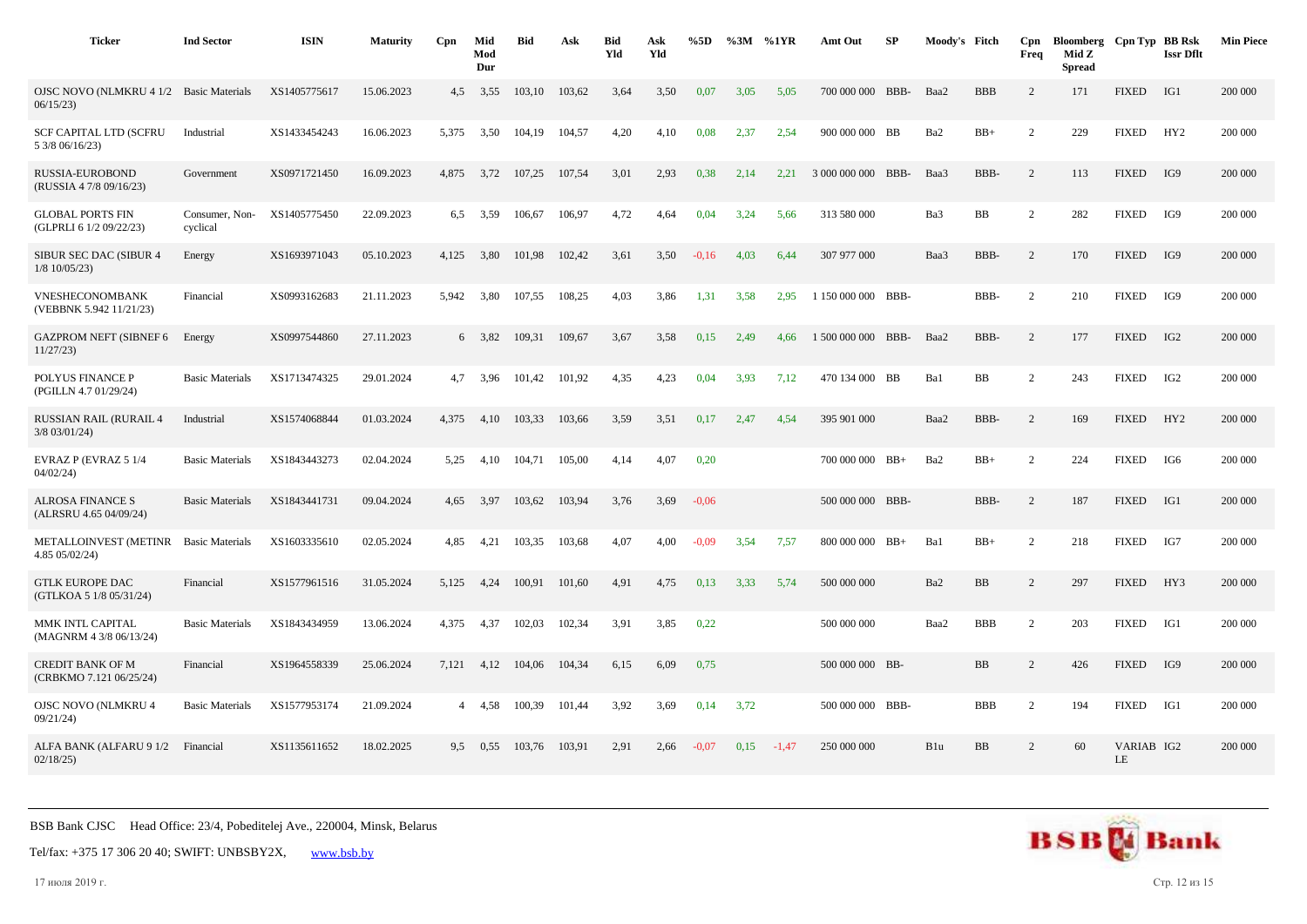| <b>Ticker</b>                                      | <b>Ind Sector</b>      | <b>ISIN</b>             | <b>Maturity</b> | Cpn   | Mid<br>Mod<br>Dur | <b>Bid</b> | Ask    | <b>Bid</b><br>Yld | Ask<br>Yld | %5D     |         | %3M %1YR | Amt Out            | SP   | Moody's Fitch |            | Cpn<br>Freq    | Bloomberg Cpn Typ BB Rsk<br>Mid Z<br><b>Spread</b> |                           | <b>Issr Dflt</b> | <b>Min Piece</b> |
|----------------------------------------------------|------------------------|-------------------------|-----------------|-------|-------------------|------------|--------|-------------------|------------|---------|---------|----------|--------------------|------|---------------|------------|----------------|----------------------------------------------------|---------------------------|------------------|------------------|
| <b>GTLK EU CAPITAL</b><br>(GTLKOA 5.95 04/17/25)   | Financial              | XS1713473608            | 17.04.2025      | 5,95  | 4,77              | 103,04     | 103,58 | 5,33              | 5,22       | 0,41    |         |          | 500 000 000        |      | Ba2           | <b>BB</b>  | $\overline{2}$ | 339                                                | <b>FIXED</b>              | HY3              | 200 000          |
| VNESHECONOMBANK<br>(VEBBNK 6.8 11/22/25)           | Financial              | XS0559915961            | 22.11.2025      | 6,8   | 5,17              | 112,60     | 113,56 | 4,49              | 4,33       | 1,38    | 4,69    | 5,54     | 1 000 000 000 BBB- |      |               | BBB-       | 2              | 251                                                | <b>FIXED</b>              | IG9              | 100 000          |
| <b>GAZPROM (GAZPRU 5.15</b><br>02/11/26            | Energy                 | XS1951084471            | 11.02.2026      | 5,15  | 5,46              | 106,95     | 107,35 | 3,94              | 3,87       | 0,50    | 3,61    |          | 1 250 000 000 BBB- |      | Baa2          | BBB-       | $\overline{2}$ | 199                                                | <b>FIXED</b>              | IG5              | 200 000          |
| RUSSIA-EUROBOND<br>(RUSSIA 4 3/4 05/27/26)         | Government             | RU000A0JWHA4 27.05.2026 |                 | 4,75  | 5,83              | 106,86     | 107,21 | 3,61              | 3,55       | 0,49    | 3,69    | 5,14     | 3 000 000 000      |      |               | BBB-       | 2              | 167                                                | <b>FIXED</b>              | IG9              | 200 000          |
| <b>OJSC NOVO (NLMKRU 4.7</b><br>05/30/26           | <b>Basic Materials</b> | XS1843435337            | 30.05.2026      | 4,7   | 5,81              | 103,32     | 103,76 | 4,14              | 4,07       | 0,19    |         |          | 500 000 000        |      | Baa2          | <b>BBB</b> | 2              | 219                                                | <b>FIXED</b>              | IG1              | 200 000          |
| LUKOIL INTL FIN (LUKOIL<br>4 3/4 11/02/26)         | Energy                 | XS1514045886            | 02.11.2026      | 4,75  | 6,11              | 106,51     | 106,88 | 3,72              | 3,66       | 0,15    | 3,82    | 6,78     | 1 000 000 000 BBB  |      |               | $BBB+$     | 2              | 176                                                | <b>FIXED</b>              | IG1              | 200 000          |
| <b>GAZPROM (GAZPRU 4.95</b><br>03/23/27            | Energy                 | XS1585190389            | 23.03.2027      | 4.95  | 6.30              | 105,84     | 106.23 | 4.06              | 4,00       | 0,35    | 4.75    | 7.91     | 750 000 000 BBB-   |      | Baa2          | BBB-       | 2              | 208                                                | <b>FIXED</b>              | IG5              | 200 000          |
| RUSSIA-EUROBOND<br>(RUSSIA 4 1/4 06/23/27)         | Government             | RU000A0JXTS9            | 23.06.2027      | 4,25  | 6,70              | 103,74     | 104,09 | 3,70              | 3,65       | 0,64    | 3,81    | 5,87     | 2 404 600 000      |      |               | BBB-       | 2              | 172                                                | <b>FIXED</b>              | IG9              | 200 000          |
| <b>CREDIT BANK OF M</b><br>(CRBKMO 7 1/2 10/05/27) | Financial              | XS1589106910            | 05.10.2027      | 7,5   | 2,67              | 88,54      | 89,53  | 11,89             | 11,48      | $-1,43$ | 8,83    | 3,89     | 557 000 000        |      |               | $B+$       | $\overline{c}$ | 983                                                | VARIAB IG9<br>LE          |                  | 200 000          |
| <b>GAZPROM (GAZPRU 4.95</b><br>02/06/28            | Energy                 | XS0885736925            | 06.02.2028      | 4,95  | 6,85              | 106.50     | 107.11 | 4,04              | 3,96       | 0,57    | 6,02    | 8.69     | 900 000 000 BBB-   |      | Baa2          | BBB-       | 2              | 202                                                | <b>FIXED</b>              | IG5              | 200 000          |
| RUSSIA-EUROBOND<br>(RUSSIA 12 3/4 06/24/28)        | Government             | XS0088543193            | 24.06.2028      | 12,75 | 6,20              | 164,95     | 165,50 | 4,02              | 3,97       | 0,01    | 2,15    | 0,50     | 2 499 850 000      | BBB- | Baa3          | BBB-       | 2              | 202                                                | <b>FIXED</b>              | IG9              | 10 000           |
| RUSSIA-EUROBOND<br>(RUSSIA 4 3/8 03/21/29)         | Government             | RU000A0ZYYN4 21.03.2029 |                 | 4.375 | 7,78              | 104,45     | 104,82 | 3,82              | 3,77       | 0,38    | 4,69    | 6.48     | 3 000 000 000      |      |               | BBB-       | 2              | 178                                                | <b>FIXED</b>              | IG9              | 200 000          |
| RUSSIA-EUROBOND<br>(RUSSIA 7 1/2 03/31/30)         | Government             | XS0114288789            | 31.03.2030      | 7,5   | 2,82              | 112,69     | 113,07 | 3,11              | 3,00       | 0,02    | 1,08    | 1.77     | 3 309 000 000      | BBB- | Baa3          | BBB-       | 2              | 114                                                | <b>STEP</b><br><b>CPN</b> | IG9              |                  |
| <b>GAZPROM (GAZPRU 8 5/8</b><br>04/28/34           | Energy                 | XS0191754729            | 28.04.2034      | 8,625 | 9,20              | 137,10     | 138,01 | 5,03              | 4,96       | 0,36    | 5,23    | 7.70     | 1 200 000 000 BBB- |      | Baa2          | BBB-       | $\overline{2}$ | 288                                                | <b>FIXED</b>              | IG5              | 10 000           |
| RUSSIA-EUROBOND<br>(RUSSIA 5.1 03/28/35)           | Government             | RU000A1006S9            | 28.03.2035      |       | 5,1 10,82         | 108,79     | 109,19 | 4,32              | 4,29       | 0,24    | 6,77    |          | 4 000 000 000      |      |               | BBB-       | 2              | 215                                                | <b>FIXED</b>              | IG9              | 200 000          |
| VTB BANK (VTB 6 1/4<br>06/30/35                    | Financial              | XS0223715920            | 30.06.2035      |       | 6,25 10,04        | 100,62     | 103,51 | 6,19              | 5,91       | 0,31    | $-1,51$ | $-1,30$  | 22 513 000 BBB-    |      | Baa3          | <b>WD</b>  | 2              |                                                    | <b>FIXED</b>              | IG10             | 100 000          |
| <b>GAZPROM (GAZPRU 7.288</b><br>08/16/37           | Energy                 | XS0316524130            | 16.08.2037      | 7.288 | 10,72             | 127,41     | 128,26 | 4.97              | 4,91       | 1,11    | 7.61    | 9.27     | 1 250 000 000      | BBB- | Baa2          | BBB-       | $\overline{2}$ | 277                                                | <b>FIXED</b>              | IG5              | 100 000          |

Tel/fax: +375 17 306 20 40; SWIFT: UNBSBY2X, [www.bsb.by](https://www.bsb.by/)

17 июля 2019 г. Стр. 13 из 15

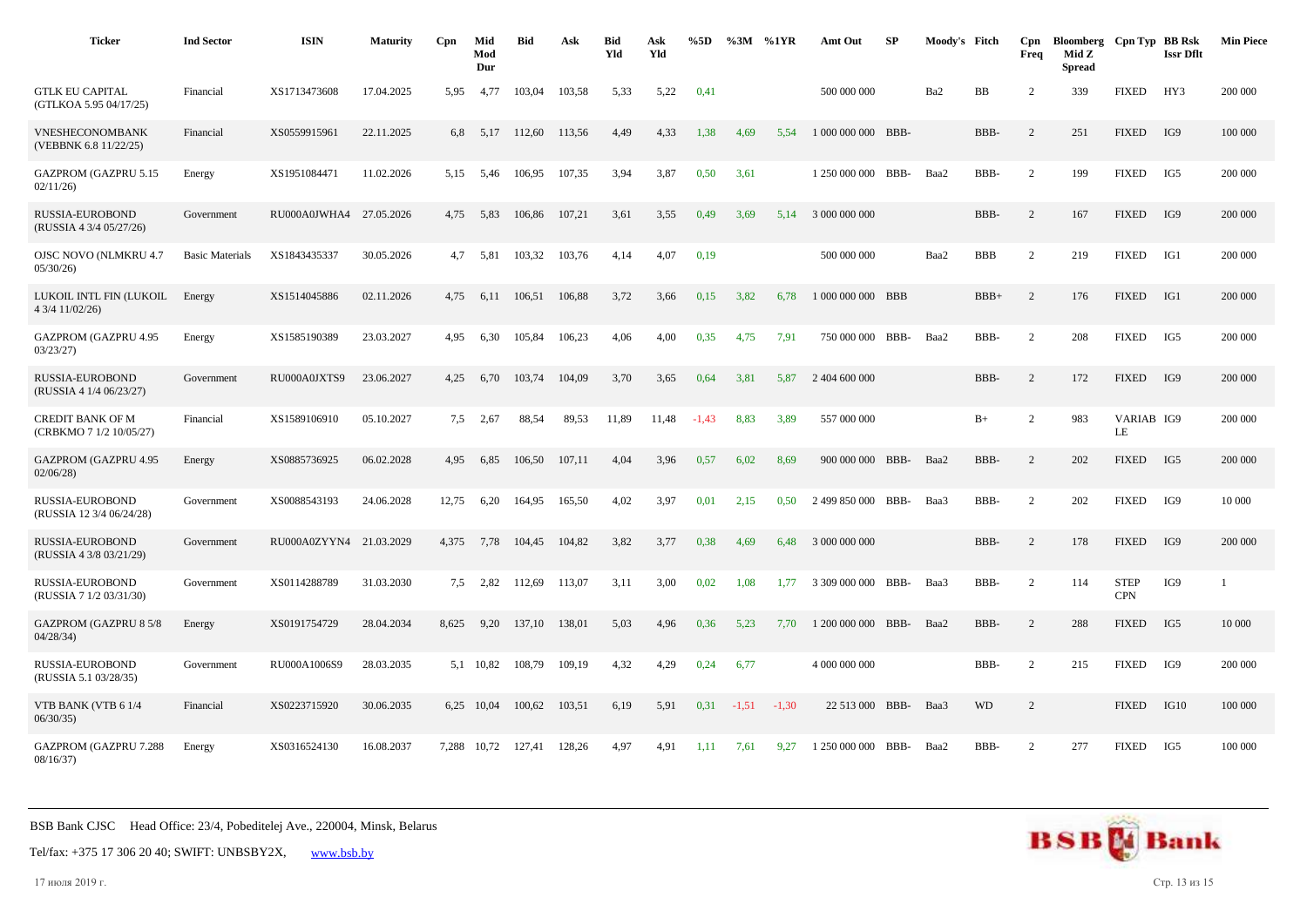| <b>Ticker</b>                                                | <b>Ind Sector</b>          | <b>ISIN</b>         | <b>Maturity</b> | Cpn   | Mid<br>Mod<br>Dur | <b>Bid</b> | Ask    | <b>Bid</b><br>Yld | Ask<br>Yld | %5D     | %3M     | %1YR    | Amt Out          | SP   | Moody's Fitch    |              | Cpn<br>Freq    | Bloomberg Cpn Typ BB Rsk<br>Mid Z<br><b>Spread</b> |                  | <b>Issr Dflt</b> | <b>Min Piece</b> |
|--------------------------------------------------------------|----------------------------|---------------------|-----------------|-------|-------------------|------------|--------|-------------------|------------|---------|---------|---------|------------------|------|------------------|--------------|----------------|----------------------------------------------------|------------------|------------------|------------------|
| RUSSIA-EUROBOND<br>(RUSSIA 5 5/8 04/04/42)                   | Government                 | XS0767473852        | 04.04.2042      | 5,625 | 13,42             | 118,03     | 118,52 | 4,36              | 4,33       | 0,32    | 7,86    | 9,75    | 3 000 000 000    | BBB- | Baa3             | BBB-         | 2              | 214                                                | <b>FIXED</b>     | IG9              | 200 000          |
| RUSSIA-EUROBOND<br>(RUSSIA 5 7/8 09/16/43)                   | Government                 | XS0971721963        | 16.09.2043      |       | 5,875 13,74       | 122,22     | 122,80 | 4,38              | 4,34       | 0,45    | 8,62    | 10.46   | 1 500 000 000    | BBB- | Baa3             | BBB-         | 2              | 214                                                | <b>FIXED</b>     | IG9              | 200 000          |
| <b>RUSSIA-EUROBOND</b><br>(RUSSIA 5 1/4 06/23/47)            | Government                 | RU000A0JXU14        | 23.06.2047      |       | 5,25 15,29        | 112,04     | 112,45 | 4,49              | 4,47       | 0,69    | 9,90    | 12,40   | 7 000 000 000    |      |                  | BBB-         | 2              | 224                                                | <b>FIXED</b>     | IG9              | 200 000          |
| <b>Slovak Republic</b>                                       |                            |                     |                 |       |                   |            |        |                   |            |         |         |         |                  |      |                  |              |                |                                                    |                  |                  |                  |
| <b>SLOVAK REPUBLIC</b><br>(SLOVAK 4 3/8 05/21/22)            | Government                 | XS0782720402        | 21.05.2022      | 4.375 | 2,66              | 105,21     | 105,88 | 2,46              | 2,22       | $-0.10$ | 0,42    | 1,10    | $1500000000A+$   |      | A2               | $A+$         | 2              | 49                                                 | <b>FIXED</b>     | IG7              | 200 000          |
| <b>Ukraine</b>                                               |                            |                     |                 |       |                   |            |        |                   |            |         |         |         |                  |      |                  |              |                |                                                    |                  |                  |                  |
| UKRAINE GOVT (UKRAIN 7 Government<br>3/4 09/01/19)           |                            | XS1303918269        | 01.09.2019      | 7.75  | 0,12              | 100,25     | 100,58 | 5,47              | 2,72       | 0,01    | $-0,11$ | $-0,31$ | 661 338 000 B-   |      | Caa1             | $B-$         | 2              | 171                                                | <b>FIXED</b>     | DS3              | 100 000          |
| MHP SA (MHPSA 8 1/4<br>04/02/20                              | Consumer, Non-<br>cyclical | <b>USL6366MAC75</b> | 02.04.2020      | 8,25  | 0,67              | 102,49     | 102,61 | 4,60              | 4,42       | $-0.05$ | $-0.04$ | $-0.52$ | 79 417 000 B     |      |                  | $\, {\bf B}$ | 2              | 237                                                | <b>FIXED</b>     | IG8              | 200 000          |
| UKRAINE GOVT (UKRAIN 7 Government<br>3/4 09/01/20)           |                            | XS1303918939        | 01.09.2020      | 7,75  | 1,04              | 103,10     | 103,60 | 4,86              | 4,40       | 0,18    | 2,40    | 2,49    | 1 364 685 000 B- |      | Caa1             | $B-$         | 2              | 260                                                | <b>FIXED</b>     | DS3              | 100 000          |
| UKRAINE GOVT (UKRAIN 7 Government<br>3/4 09/01/21)           |                            | XS1303920083        | 01.09.2021      | 7,75  | 1,89              | 104,03     | 104,53 | 5,70              | 5,45       | 0,24    | 3,47    | 3,48    | 1 409 282 000 B- |      | Caa1             | $B-$         | 2              | 368                                                | <b>FIXED</b>     | DS3              | 100 000          |
| <b>UKRAINE RAIL (RAILUA 9</b><br>7/8 09/15/21)               | Industrial                 | XS1374118658        | 15.09.2021      | 9,875 | 0,80              | 102,63     | 102,93 | 6,62              | 6,28       | 0,01    | 1,99    | 1,44    | 350 000 000 CCC+ |      |                  | $B-$         | 2              | 446                                                | <b>FIXED</b>     | HY1              | 200 000          |
| METINVEST BV (METINV 7 Basic Materials<br>$1/2$ $12/31/21$ ) |                            | XS1571247656        | 31.12.2021      | 7,5   | 2,22              | 98,10      | 99,33  |                   |            | 0,20    | 0,96    | 6,72    | 115 309 029      |      |                  | $B+$         | $\overline{c}$ |                                                    | <b>FIXED</b>     | HY1              | 1 0 0 0          |
| METINVEST BV (METINV 7 Basic Materials<br>$1/2$ 12/31/21)    |                            | XS1571247490        | 31.12.2021      | 7,5   | 2,23              | 98,69      | 100,44 | 8,02              | $-5,50$    | 0.00    | 1,96    | 1,24    | 115 309 029      |      |                  | $B+$         | 2              | 582                                                | <b>FIXED</b>     | HY1              | 1 000            |
| <b>KERNEL HOLDING (KERPW</b><br>8 3/4 01/31/22)              | Consumer, Non-<br>cyclical | XS1533923238        | 31.01.2022      | 8,75  | 2,18              | 105,94     | 106,14 | 6,18              | 6,09       | $-0,21$ | 2,52    | 4,87    | 500 000 000 B    |      |                  | $B+$         | $\overline{2}$ | 425                                                | <b>FIXED</b>     | IG7              | 200 000          |
| UKREXIMBANK (EXIMUK 9 Government<br>5/8 04/27/22)            |                            | XS1261825977        | 27.04.2022      | 9,625 | 1,37              | 104,23     | 105,06 |                   |            | 0,01    | 3,18    | 1,86    | 375 000 000      |      | Caa1             | $B-$         | 2              |                                                    | <b>FIXED</b>     | DS3              | 150 000          |
| UKRAINE GOVT (UKRAIN 7 Government<br>$3/4$ 09/01/22)         |                            | XS1303921214        | 01.09.2022      | 7,75  | 2,68              | 105,20     | 105,71 | 5,90              | 5,72       | 0,37    | 5,27    | 5,27    | 1 383 692 000 B- |      | Caa1             | $B-$         | 2              | 396                                                | <b>FIXED</b>     | DS3              | 100 000          |
| CITY OF KYIV (CITKIE 7 1/2 Government<br>12/15/22            |                            | XS1743762558        | 15.12.2022      | 7,5   | 2,31              | 94,44      | 95,13  | 9,94              | 9,63       | 0,71    | 0,12    |         | 115 072 000      |      |                  | $B-$         | 2              |                                                    | <b>FIXED</b>     | DS3              | 100 000          |
| UKREXIMBANK (EXIMUK 0 Government<br>02/09/23                 |                            | XS1261825894        | 09.02.2023      | 9.765 | 0.05              | 93,81      | 96,19  | 14,40             | 12,34      | $-0.11$ | $-0,44$ | $-0.13$ | 125 000 000      |      | Caa <sub>2</sub> | CCC          | 2              |                                                    | FLOATI DS3<br>NG |                  | 150 000          |



17 июля 2019 г. Стр. 14 из 15